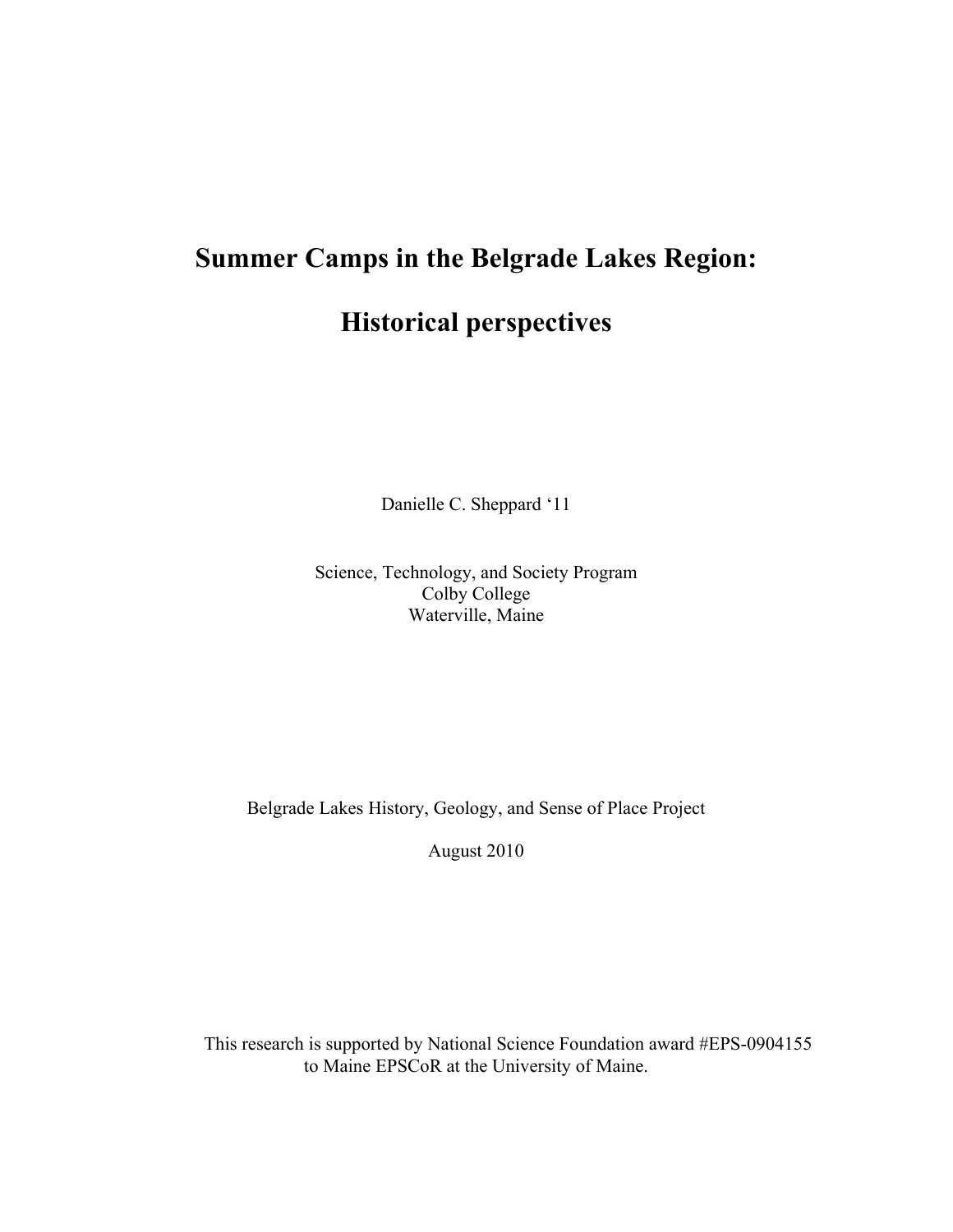# **CONTENTS:**

| <b>INTRODUCTION</b>                      | 3  |
|------------------------------------------|----|
| <b>ORIGINS</b>                           |    |
| THE GUNNERY CAMP                         |    |
| <b>YWCA AND YMCA CAMPS</b>               |    |
| THE AMERICAN CAMP ASSOCIATION            |    |
| <b>BELGRADE BEGINNINGS</b>               |    |
| <b>ECONOMIC AND SOCIAL TENSIONS</b>      | 7  |
| THE TRUE COSTS OF CAMP                   |    |
| <b>LAKEFRONT STATUS</b>                  |    |
| <b>DISTINCTIONS IN USE VALUE</b>         | 9  |
| <b>BACK TO NATURE</b>                    |    |
| <b>CONTRASTS AND SIMILARITIES</b>        |    |
| <b>FROM BELGRADE TO ALL POINTS SOUTH</b> | 12 |
| <b>PINE ISLAND CAMP</b>                  | 14 |
| <b>CAMP RUNOIA</b>                       | 18 |
| <b>CONCLUSION</b>                        | 24 |
| <b>BIBLIOGRAPHY</b>                      | 26 |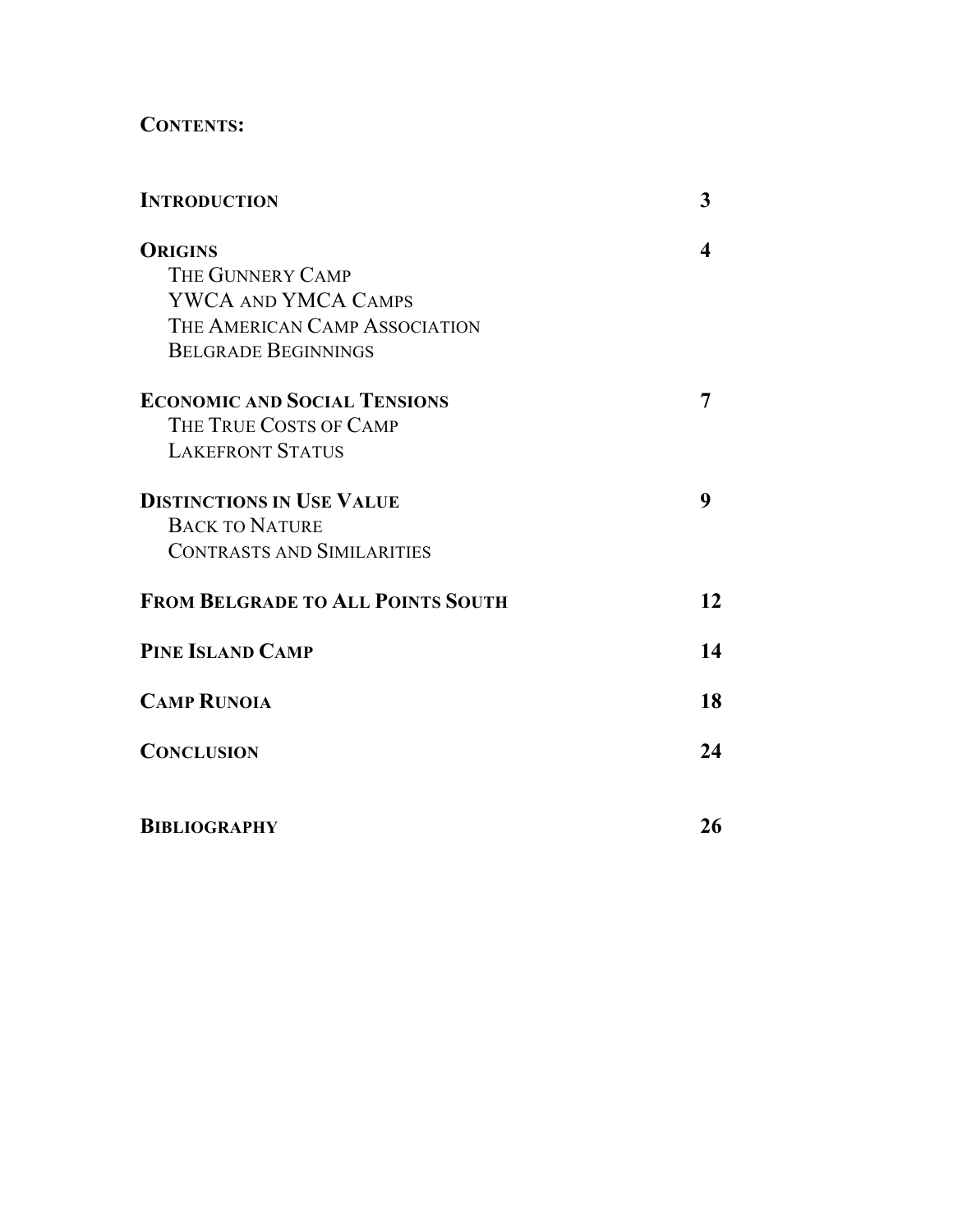## **INTRODUCTION**

 Over the course of millennia, massive environmental factors such as glaciers and tectonic shifts have dramatically shaped the landscape of the Central Maine region. As a direct manifestation of this geological history, the Belgrade Lakes represent the fruition and intersection of numerous processes. Out of these physical evolutions and transformations, the Belgrades are today synonymous with pristine wilderness and timeless aesthetic beauty. While local residents, settling in the region primarily around the middle of the eighteenth century, have long appreciated the lakes and surrounding land for their resource value, the turn of the twentieth century and the rise of automobility brought with it an entirely new set of environmental values and residents. The rise of non-local, seasonal visitors to the Belgrades would greatly influence community dynamics and development, nature consciousness, and the region's unique inception into American culture. Over the course of a century, the significance of the Belgrade Lakes shifted dramatically

 The entrance of the summer camp marked perhaps one of the most significant historical moments for the Belgrade Lakes over the region's two hundred year existence. For better or worse, summer camps have had a profound impact on society and the environment, and subsequently stand as effective indicators for such change across the history of the Belgrades. By contrasting general history with particular case studies, analysis of youth summer camps illuminates a variety of interesting relationships within the bounded context of the Belgrade region while simultaneously serving as a lesson in environmental history for similar environments beyond Central Maine.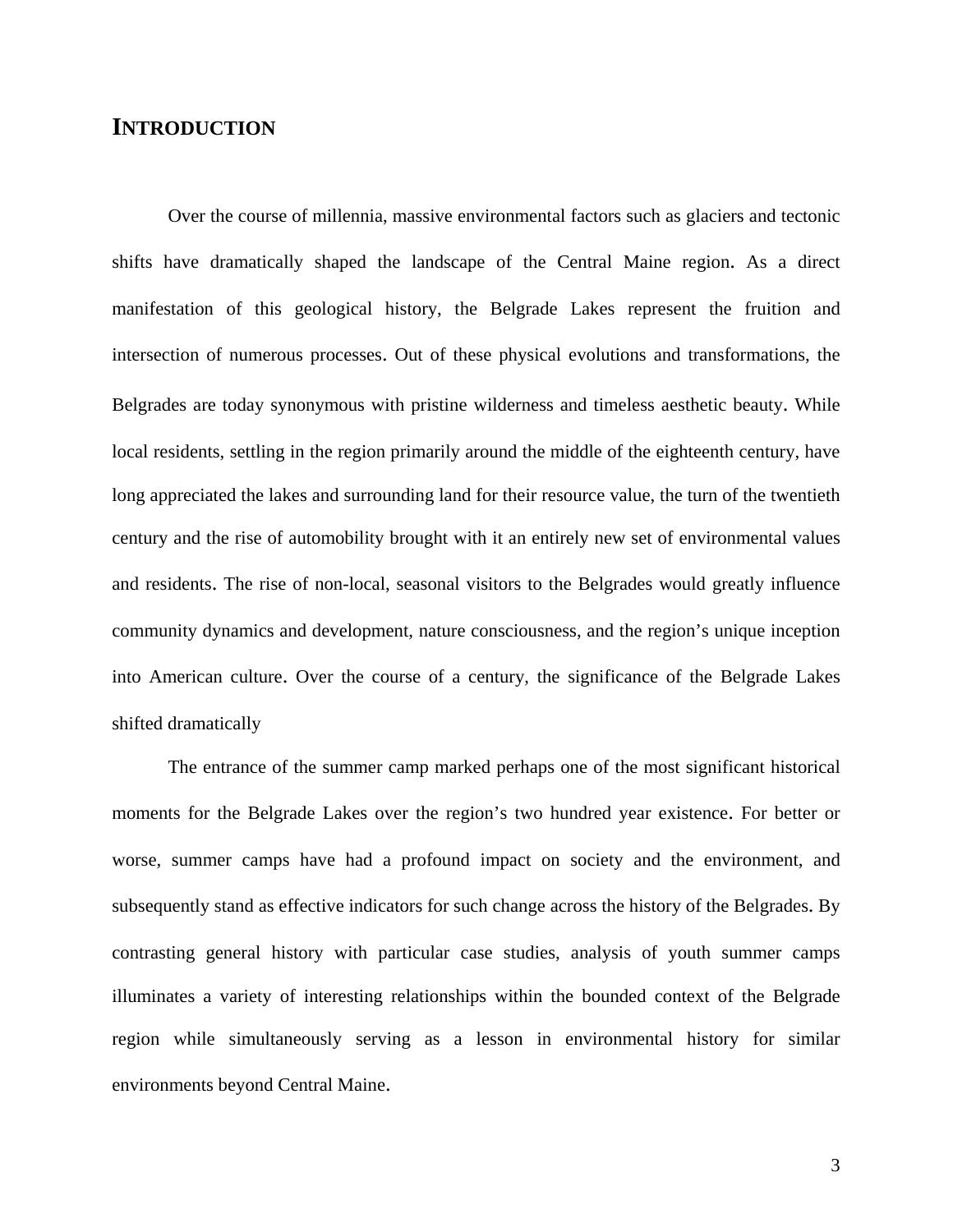## **ORIGINS**

#### **The Gunnery Camp**

 The first summer camp in the United States originated on Long Island Sound in 1861. The goals of this endeavor were to introduce a small group of privileged, private school-educated boys to the great wilderness through activities such as hiking, boating and fishing. The experiment, facilitated by William Frederick and Abigail Gunn of the Gunn School in Connecticut, proved to be a highly successful one. While removing highly influential youth from familiar surroundings and the comforts of modern civilization was extremely radical for the time period, the Gunnery Camp, as the program came to be called, challenged the prevailing dichotomy between nature and culture. American society soon regarded the summer camp as an opportunity to escape the burdens of responsibility and technology. The camping lifestyle differed dramatically from that of nineteenth century urbanization, thereby appealing to the affluent elite and desires to depart from the socially detached hustle and bustle of their every day lives.

#### **YWCA and YMCA Camps**

 In 1672, George Fox brought Quakerism out of the chapel and into the wilderness, preaching to crowds of up to 25,000 in perhaps one of the earliest 'camping' settings in America<sup>1</sup>. While participants lived out of non-permanent, makeshift tents, the impressive scale and novelty of these camp meetings clearly foreshadowed a trend in organized summer camps that would develop centuries later. As camp meetings grew in popularity across a variety of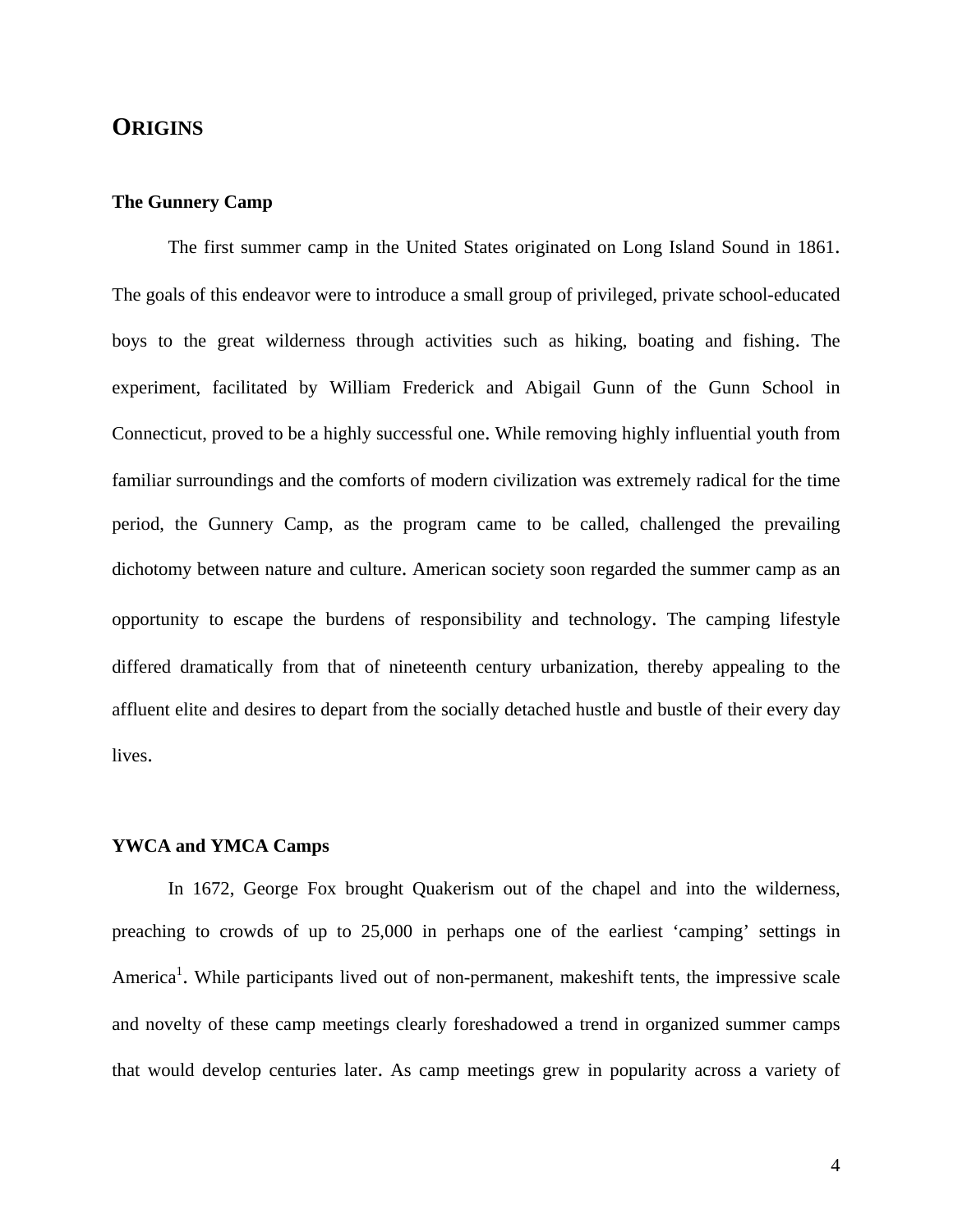Protestant denominations, activities expanded beyond worship and religious education to include recreation and leisure. Greatly influenced by mounting interests in the promotion of childhood development and health through physical activity in non-traditional settings, religious camps soon realized the ideological and economic potentials of encouraging youth worship in the great outdoors. "By the mid-nineteen twenties, many denominations were seeing a vision of youth ministry suited to their needs, following in part the popular patterns set by private camps and youth agencies." $<sup>1</sup>$ </sup>

 Soon after the Gunnery Camp's success in 1861 along the shores of Long Island Sound, similar institutions began to appear across the country, with the highest rates of growth within the Northeast and Midwest United States. In 1874, the Philadelphia chapter of the YWCA catalyzed a major trend that would effectively secure the place of summer camps in American culture. Camp Sea Rest, located in Asbury Park, New Jersey, was the first of many camps to be founded by and structured around religious affiliations. As a renowned Christian organization for women, the YWCA strove to provide valuable opportunities for rest, recreation, and religious education. Interestingly enough, it would take over ten years before the first YMCA camp formed for men: Camp Dudley was founded in 1885 in Newburgh, New York. While activities differed between YWCA and YMCA camps, both served to encourage less affluent individuals to seek refuge in the wilderness. The development of religious summer camps was crucial to the proliferation of this cultural phenomenon across socioeconomic groups. While the intentions of religious camps were certainly more rigidly established than those of a more general nature, they succeeded in increasing accessibly to nature for a greater number of individuals.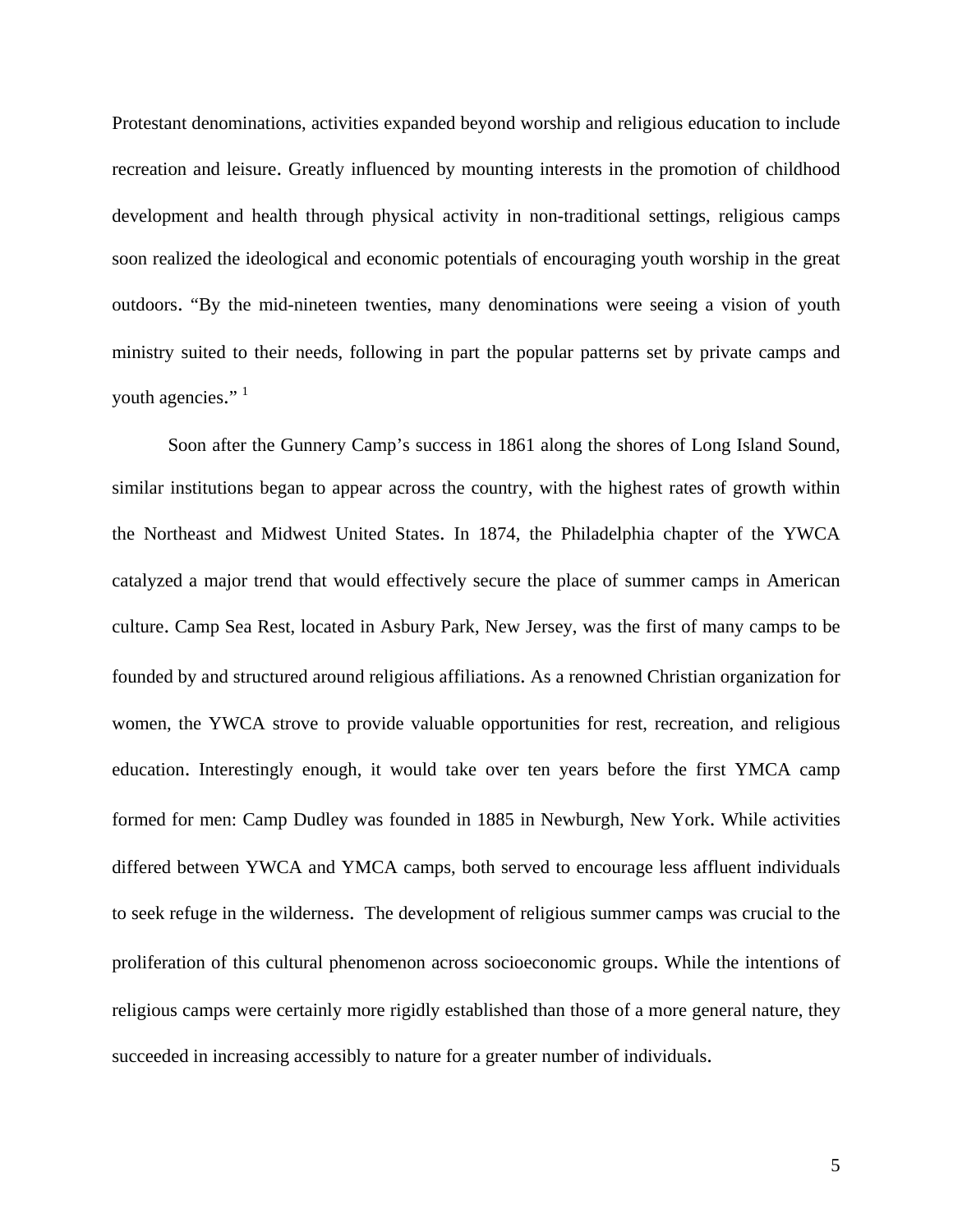#### **The American Camp Association**

 By the turn of the twentieth century, the number of camps in the United States had reached an impressive peak. While camping had by then become normalized in American culture, there remained a perception of risk and uncertainty in trusting one's children in the hands of strangers for several weeks at a time. In response to these hesitations, the Camp Directors Association of America formed in 1910 to enforce strict regulations for the operation of youth summer camps. Since changing its name to the American Camp Association, the organization certifies the legitimization of camps by conducting rigorous investigations into camp practices. The ACA awards accreditation exclusively to camps that meet their strict standards. Since the development of the organization's original charter over a century ago, the definitions for model camping practices have evolved to reflect the changing social climate and to address new environmental concerns associated with outdoor recreational activities. The ACA has consequently adopted six documents since its inception, the first of which was drafted in 1910 and the most recent in 2006. These standards, to which all accredited camps must prove compliance with, have included everything from safety procedures and environmental education curriculum to the inclusion of campers of all ethnicities, races and religious affiliation.

 The creation of the American Camp Association was a significant moment in the history of summer camps in that it defined how generations of youth would utilize and respect our nation's natural resources and beauty. The ACA recognized early on that camps have a profound and lasting influence on those directly *and* indirectly involved, as well as on the surrounding environment. Shaped out of these considerations, the ACA is currently responsible for facilitating positive, safe camp experiences for over three million children across the country.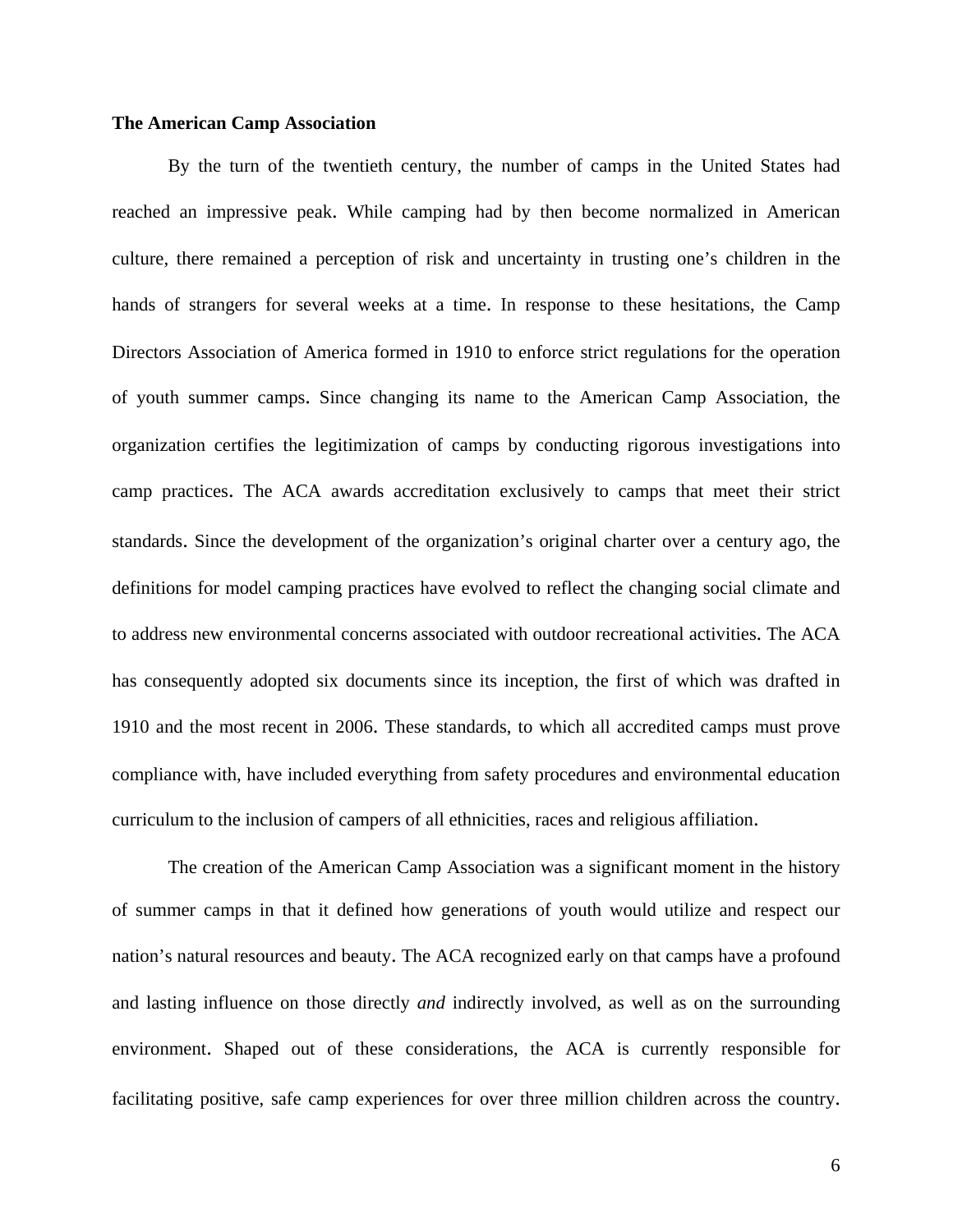This organization has directly contributed to the quality and character of summer camps in the United States, thereby encouraging the growth and eventual prevalence of such spaces in the Belgrade Lakes region.

## **Belgrade Beginnings**

 The legacy of summer camps in the Belgrade Lakes region began in the 1870s. On average, summer camps in the Belgrades reached their peak capacities immediately following both world wars. Today, at least twenty-one camps remain in the greater Belgrade Lakes region, most of which are situated on Great Pond. These camps span a wide variety of missions, programming and demographics, reflecting the unique history of organized camping in the Belgrades. A handful maintain strong religious affiliations, while others focuses on rugged outdoor adventurism. Some camps are still single sex and many cater to a more affluent crowd.

## **ECONOMIC AND SOCIAL TENSIONS**

 The financial disparities between seasonal inhabitants and permanent residents are very much evident within the Belgrades, and particularly in areas surrounding summer camps. For many locals, seasonal visitors represent a level of economic wealth they may never experience.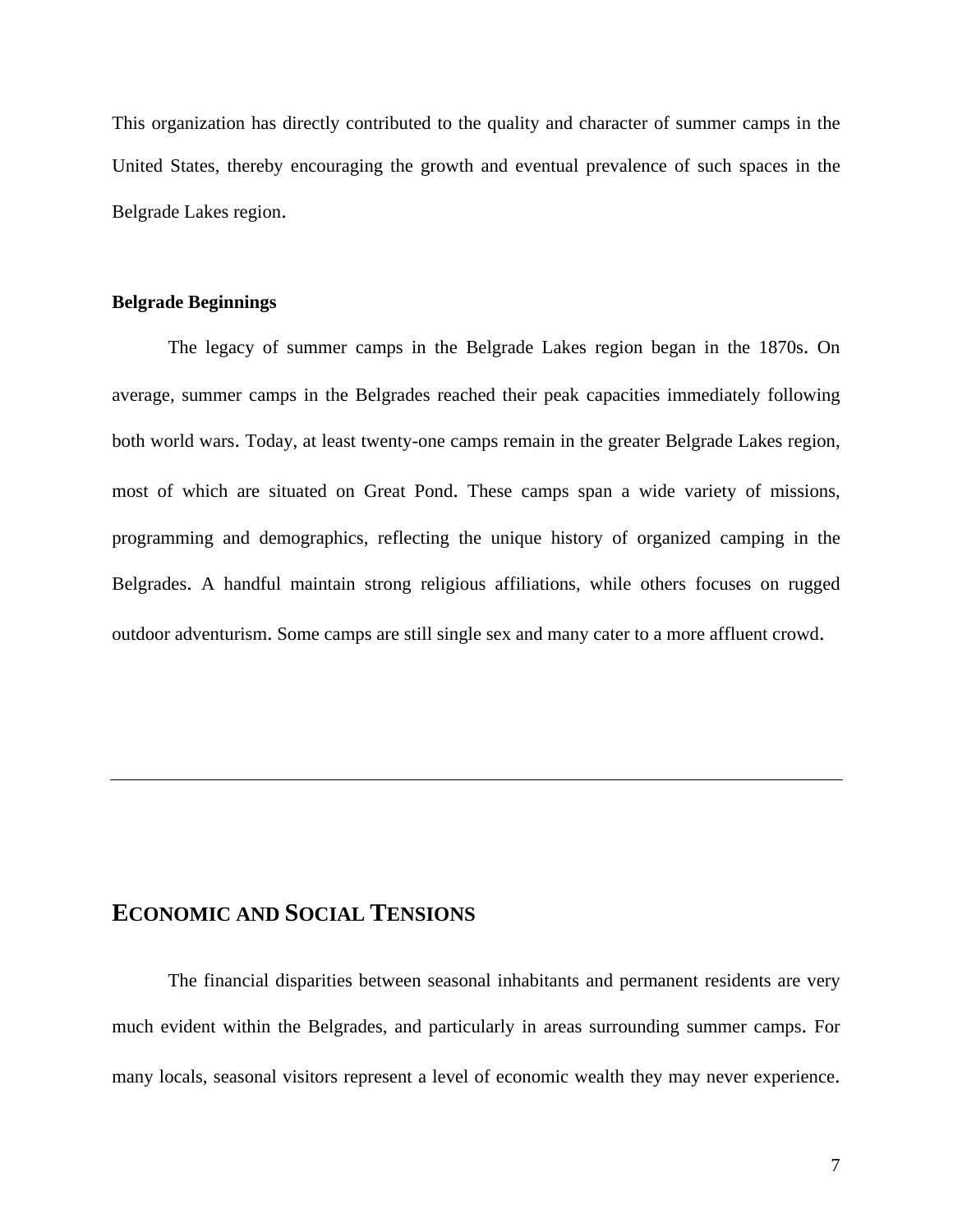Summer guests display their disposable incomes through engaging in recreational activity, further complicating social distances between the two groups. Yet the greatest factor that differentiates between locals and non-locals is that the former depend on the lakes for both sustenance and culture. While seasonal residents define the Belgrades solely by their beauty and recreational potential, locals recognize that the essence of the region is far more complex and significant. What is at risk, then, in identifying this region by the influences of its seasonal residents rather than by its local culture? Although summer camps have greatly impacted the development of the Belgrade Lakes, these spaces have always remained very much separate from actual communities in the region.

#### **The True Costs of Camp**

 Leisure is a privilege that affluent and upper middle class youth constantly take for granted in attending summer programs in the Belgrade region. Even taking inflation into account, the relative cost of attending camp has increased immensely since the turn of the twentieth century. The camp lifestyle therefore remains out of reach for many Belgrade residents. In 1907, an eight-week session at Pine Island Camp cost \$150 while today, six-week sessions cost nearly \$7,000<sup>3</sup>, which represents nearly 18% of median household income. (U.S. Census Factfinder) Since summer camps are traditionally located on highly desirable, lake front properties, many residents feel additional resentment toward campers and other seasonal visitors. What's more, many lake-front properties lie fallow in the off season, yet permanent residents of the region are still denied access by the construction of social and physical boundaries such as private roads and gates.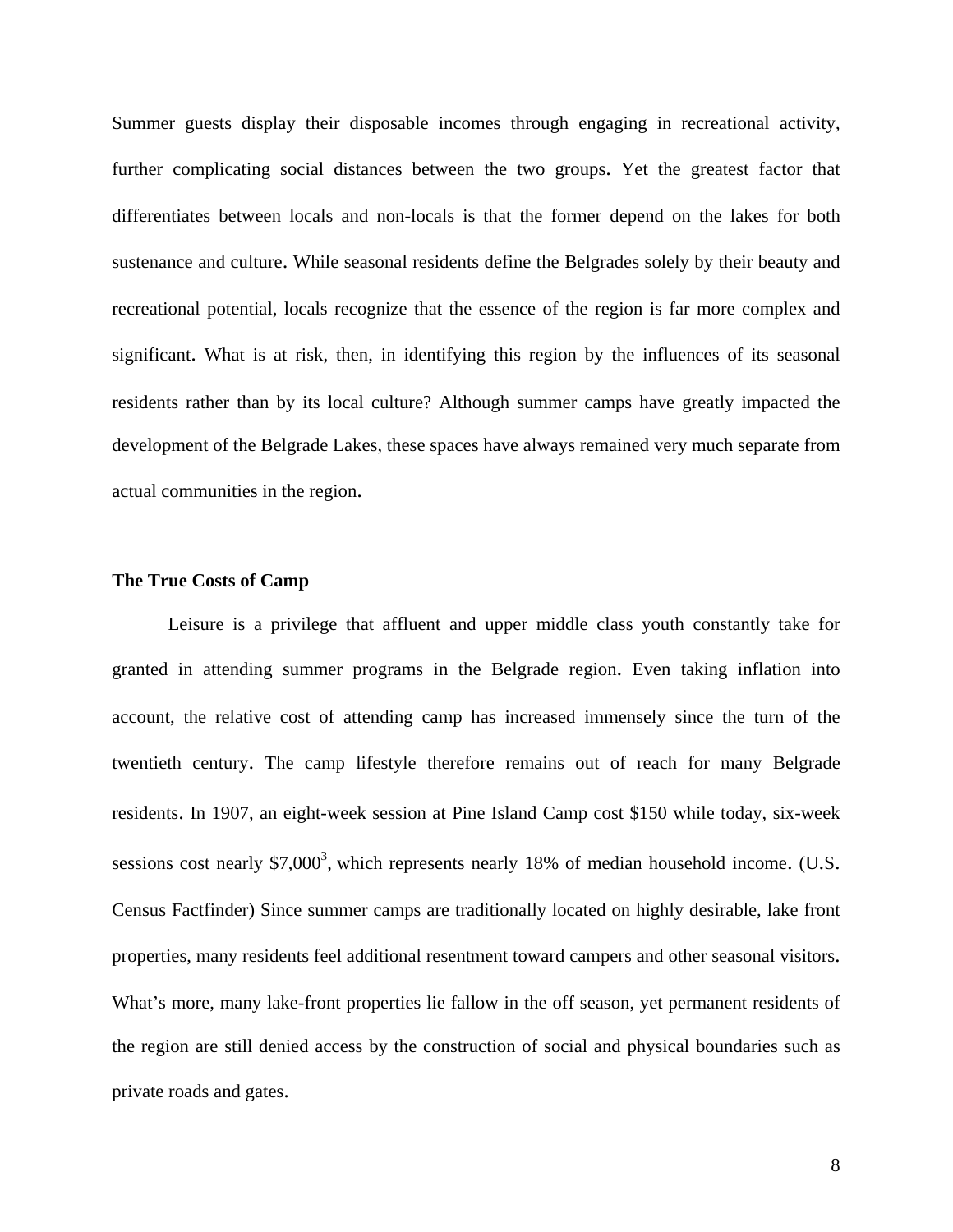### **Lakefront Status**

 Numerous external factors facilitate the uneasy relationship between locals and seasonal guests. Within most communities of the Belgrade Lakes watershed, socioeconomic distinctions are based on residential proximity to the lake. Many inhabitants with shore access received their property from kin who settled in the area around the turn of the twentieth century. Some can trace their connections to the Belgrades as far back as the 1700's. Consequently, families with generational ties to lakefront property hold a higher status within the social fabric of the region. The ever-increasing flux of seasonal inhabitants therefore challenges the very structure of Belgrade society. Individuals with no historical or kinship ties to the region occupy some of the most desirable properties on the lake. This trend reveals the patterns of social hierarchies within the Belgrade Lakes Region and beyond.

## **USE VALUE**

 Contrary to popular belief, the Belgrade Lakes are not static entities. Biological and chemical processes are constantly in flux, much like society itself. Over the course of two centuries, changing patterns of use have caused a sort of "cultural eutrophication"<sup>5</sup> of the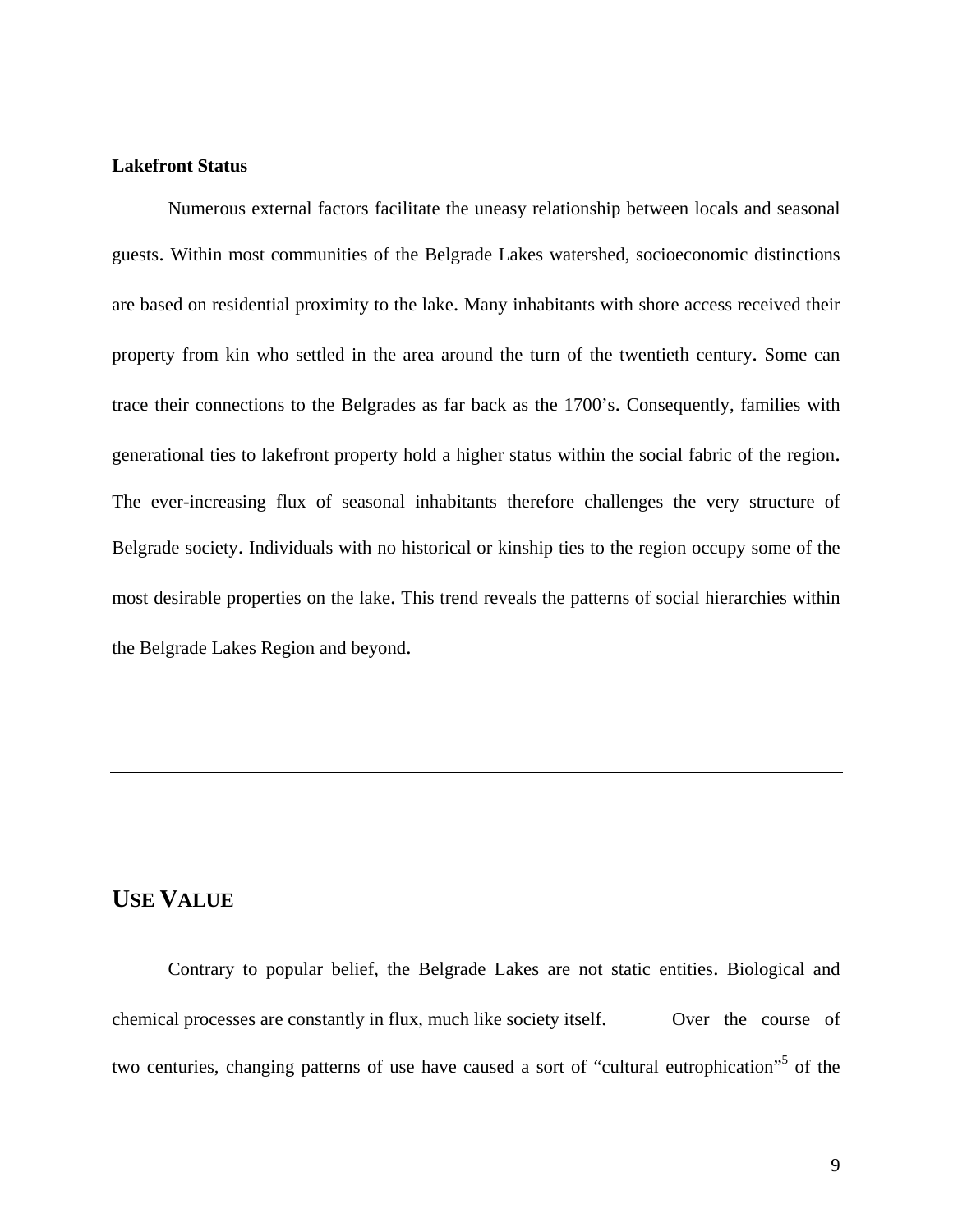lakes. While a lake's healthy lifespan may span thousands of years, anthropogenic influence may damage the ecosystem to such an extent that centuries reduce to mere decades. The dichotomy in use value between summer camps and local communities represents how levels of environmental conscious have shifted since the early twentieth century.

## **Back to Nature**

 A curious trend at many summer camps in the Belgrades, as well as across the country, is the adherence to notions of primitiveness. Both structure and activity demonstrate the extent to which camps represent a manifestation of the rejection of contemporary society. In the attempt to embody a more simplistic lifestyle that is both dependent on and respectful of the natural environment, many summer camps consequently confront perceptions of Native American culture. The normalization of teepee tents, campfire community building, and canoes as fundamental aspects of camp essence demonstrates the extent to which camps unconsciously mimic Indian heritage. While numerous Native American settlements existed around Central Maine up until the middle of the nineteenth century, their influences endure within contemporary summer camps in the Belgrades.

 The embodiment of this Native American primitiveness was often regarded as perhaps the most desirable aspects of organized camping, particularly within the context of the rugged Maine wilderness. In a 1911 publication of Harper's Camping and Scouting, Pine Island Camp director Eugene L. Swan articulated the importance of the 'back to nature movement' for adolescent development. "Young man, get out into the open. Do not, oh, do not, spend your vacation time in a hotel or Pullman car. It will do you more good at twenty to sleep under boughs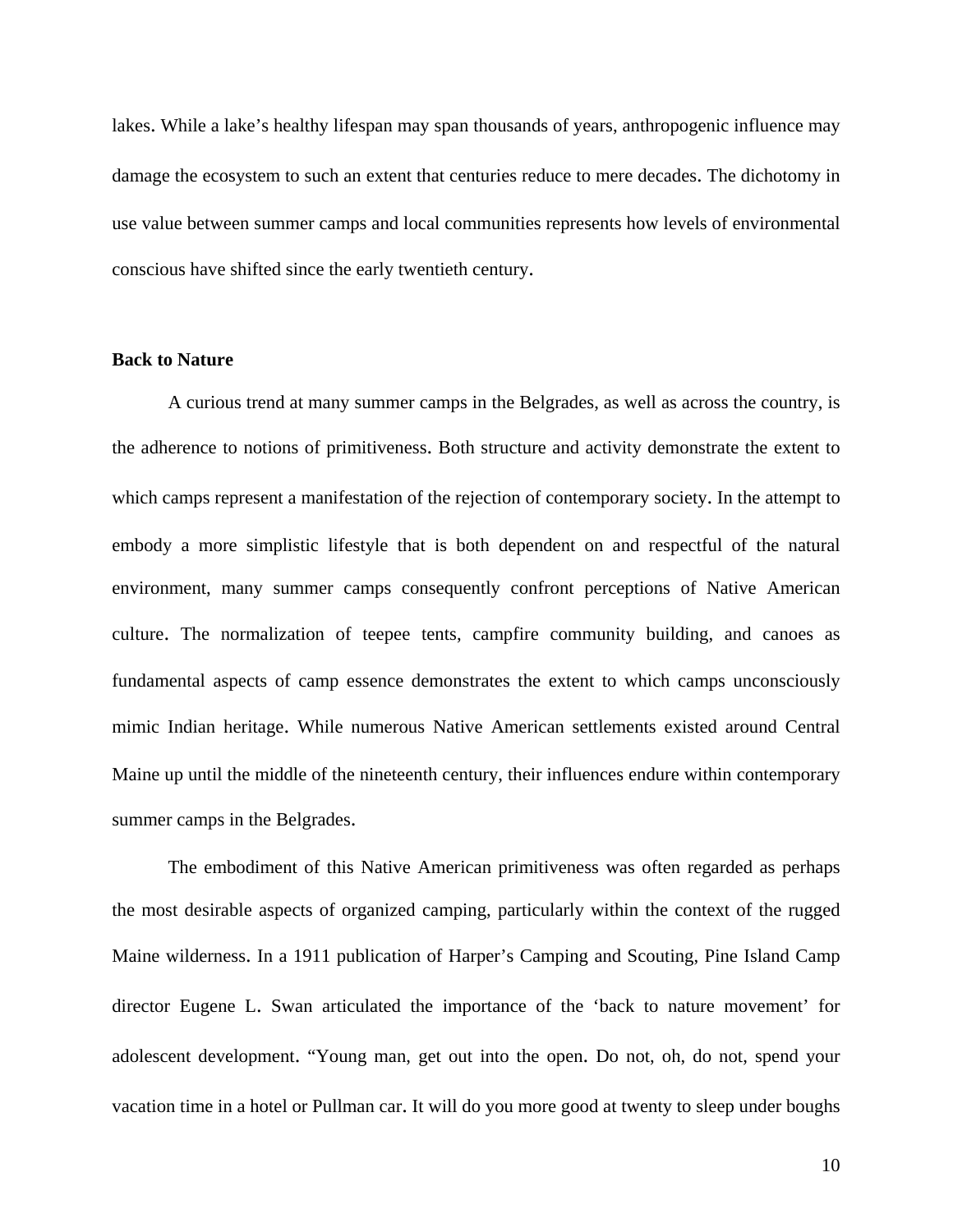aslant, by a mountain lake with the trout boiling, than to see the Congressional Library or Niagara Falls."<sup>2</sup>

#### **Contrasts and Similarities**

 Across the Belgrade Lakes region, summer camps represent the tension between distinct environmental use values. While permanent residents depended on the plentiful water sources and fertile soil as a way of life, seasonal inhabitants experience these natural features in a very different way. For summer campers, lakes provide aesthetic solace and reflection, as well as a chance for recreation. Locals and summer inhabitants subsequently hold very different attitudes on approaches to environmental preservation and conservation.

 The Belgrade Regional Conservation Alliance is one organization that represents the productive intersection of local needs with seasonal activity. The BRCA has a fairly short but highly successful legacy. In 1988 the Watson Pond Conservation Trust formed in response to a proposal for development in the mountains of the Kennebec Highlands. 4 This event marked the first land trust in the state of Maine, and would eventually catalyze the establishment of the BRCA in 1991. Since then the BRCA has conserved seven thousand acres of land around the Belgrade Lakes Watershed. In 2004, the BRCA worked with Pine Island Camp to conserve 207 acres on Mt. Phillip to be enjoyed by campers and Belgraders alike.<sup>4</sup> The BRCA relies on the support and cooperation of both local residents and seasonal guests, encouraging all who value the lakes to recognize their role in promoting a healthy future.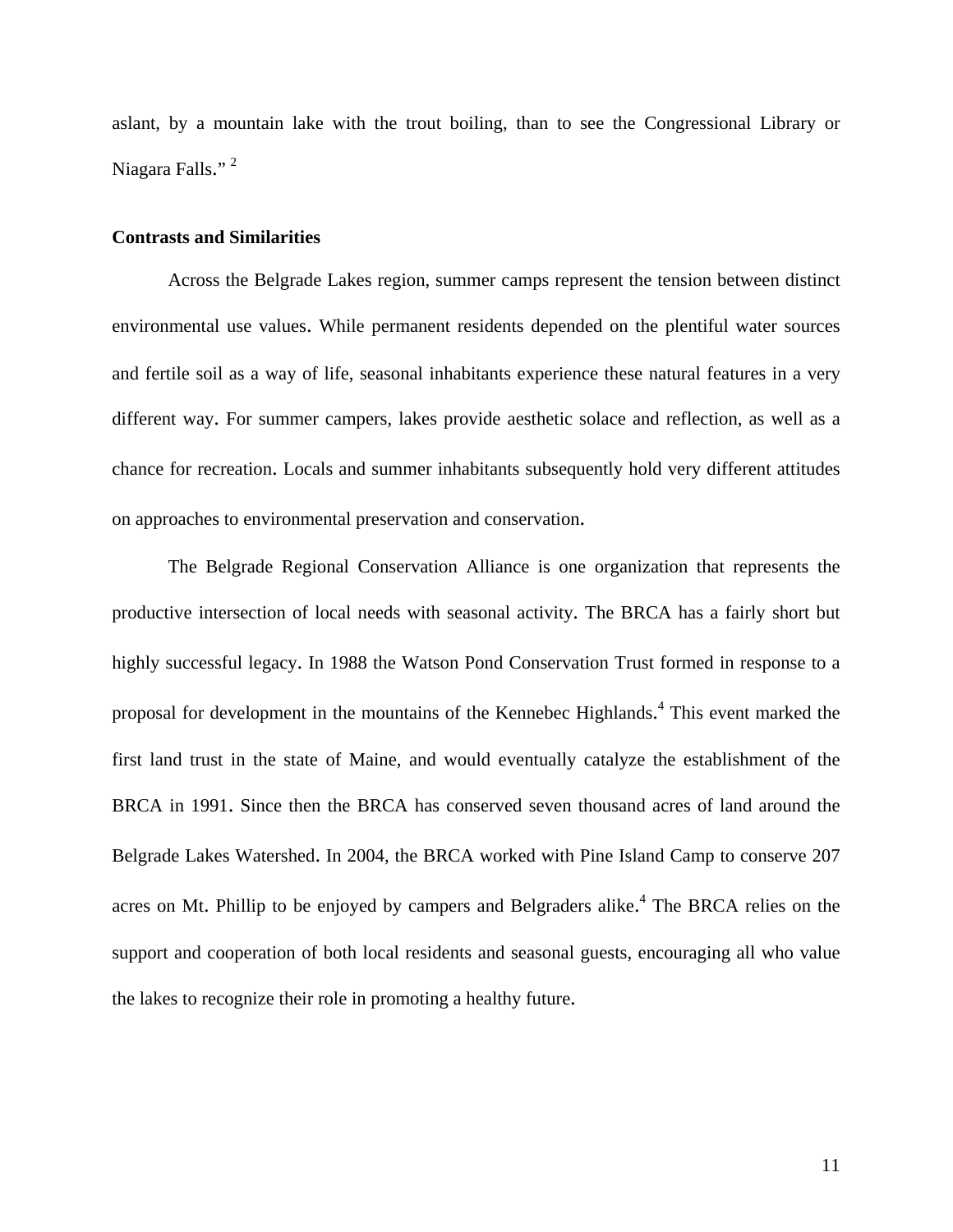# **FROM BELGRADE TO ALL POINTS SOUTH**

 While for most of its history the Belgrade Lakes have remained relatively isolated from the urban centers of southern New England and New York, summer camps have served to connect these regions through the development of transportation. Although many camps were founded during the rising age of automobility, few families had the financial resources to drive up to Maine. As a result, many youth embarked for the Belgrades via railroad. By 1849 a line had been constructed from Portland to Bangor, linking the Belgrade region to the dense populations along the southern Maine coast and into Boston. In 1904, the fare for round trip passage from Boston to Belgrade was  $$4.25<sup>2</sup>$  This form of transportation would transfer campers and their luggage, as well as capital, goods and ideas. The flow of seasonal visitors into the Belgrades by train, and eventually by automobile, challenged the region's rustic timelessness and isolation from markers of modernity and industrialization.

 In a personal account titled "To and From: Recollections of Camp Inwood," a young boy describes his journey from Marlboro, Massachusetts to Belgrade, Maine. After excitedly packing his trunks for the summer, the boy boards a train in his hometown and begins the long, arduous trip north. His familiarity with this ride, combined with his pleasant demeanor in accepting the inconveniencies of frequent depot stops and transfers, speaks positively to the role of summer camps in encouraging travel to the Belgrades from much greater distances.

 Once under way, Ward, who had a timetable, began to check off the stations – Hudson, Stow, Maynard, South Acton – until we arrived at the North Station in Boston, the old one, dingy and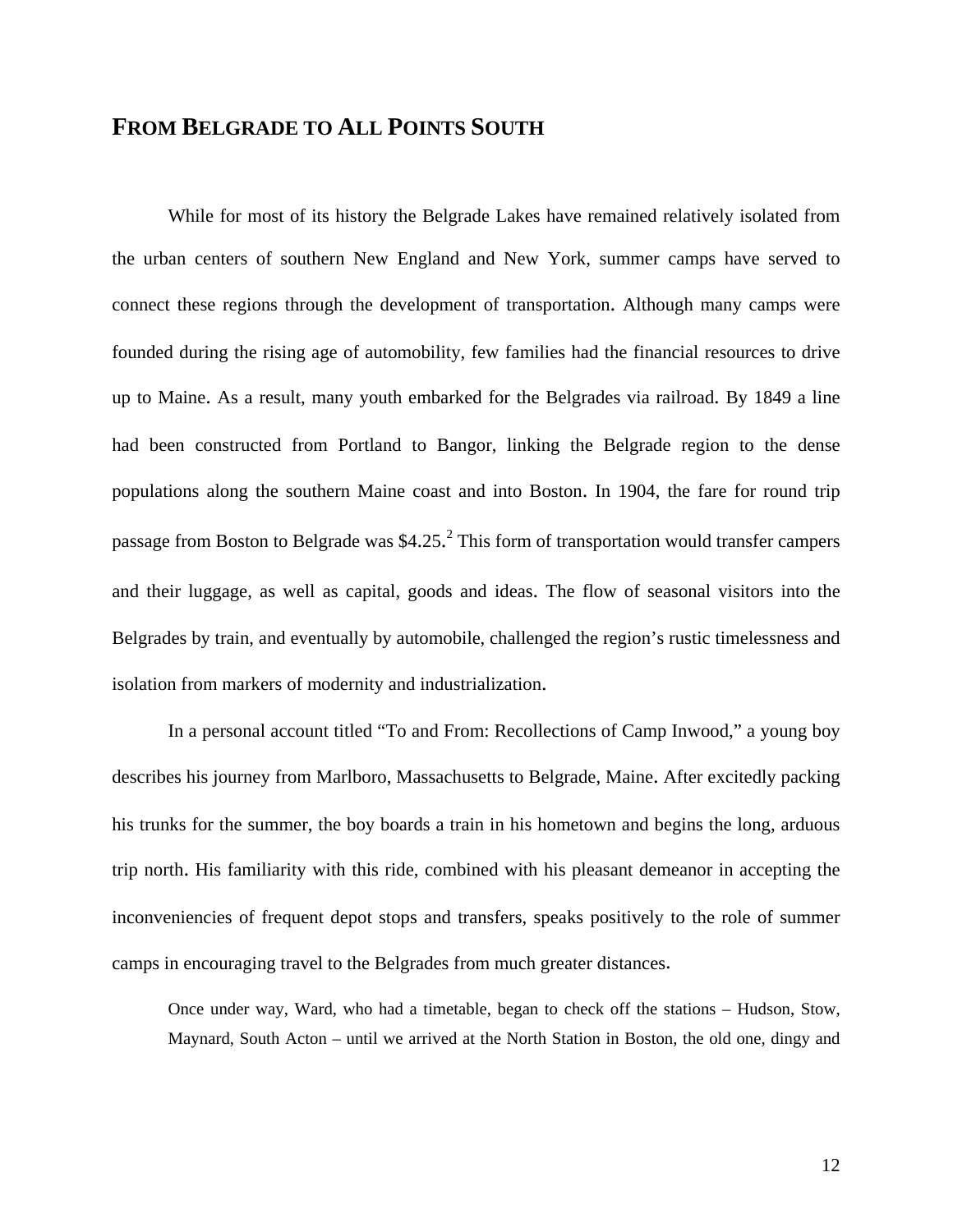gloomy. There we waited for the Portland Train. It could not have been too long a wait, although it doubtless seemed long.

 On the middle part of the railroad trips I seem to have little recollection, except that if the train was on the Dover division we had a glimpse of the sea and surf at Old Orchard. After the train had passed Lewiston, however, interest began to mount and once more we checked off the stations – Winthrop; Annabessicook; Maranacook – glimpses of water along here – Readfield; and finally Belgrade. We were there."<sup>5</sup>

In the course of a few hours, this young boy experiences nearly two hundred miles of scenic beauty across three states. His anxiousness to arrive at camp suggests his relief at leaving the suburbs of Boston for the pristine woods of Belgrade. In transitioning between these two environments, campers bridged social and physical gaps between two very different worlds. At the time of this historical record, Belgrade was nearly inaccessible to non-locals. While several options existed, each was only slightly less time consuming than the last. At first, rowboats and eventually motorboats served to deliver camp-bound youth from the train depot. During the early 1900's, hired taxicabs and the "Stanley Steamer Bus" transported seasonal visitors across the unpaved roads that linked the lakes. In the 1920's trolleys made their emergence in the Belgrade Lakes Region, yet did little to cut down on the duration of travel from the Boston area to the Belgrades. In "To and From: Recollections of Camp Inwood, our young narrator again shares the details of his passage:

 "We took the train to Lowell, then by trolley to Haverhill, Salisbury, Hampton, Portsmouth; again by trolley to York Beach, where we spent the night at the Hiawatha House. The next morning we took one car to Biddeford, and another from there to Portland, by way of Old Orchard. At Portland we took the Portland-Lewiston interurban, whose cars were more like railroad cars than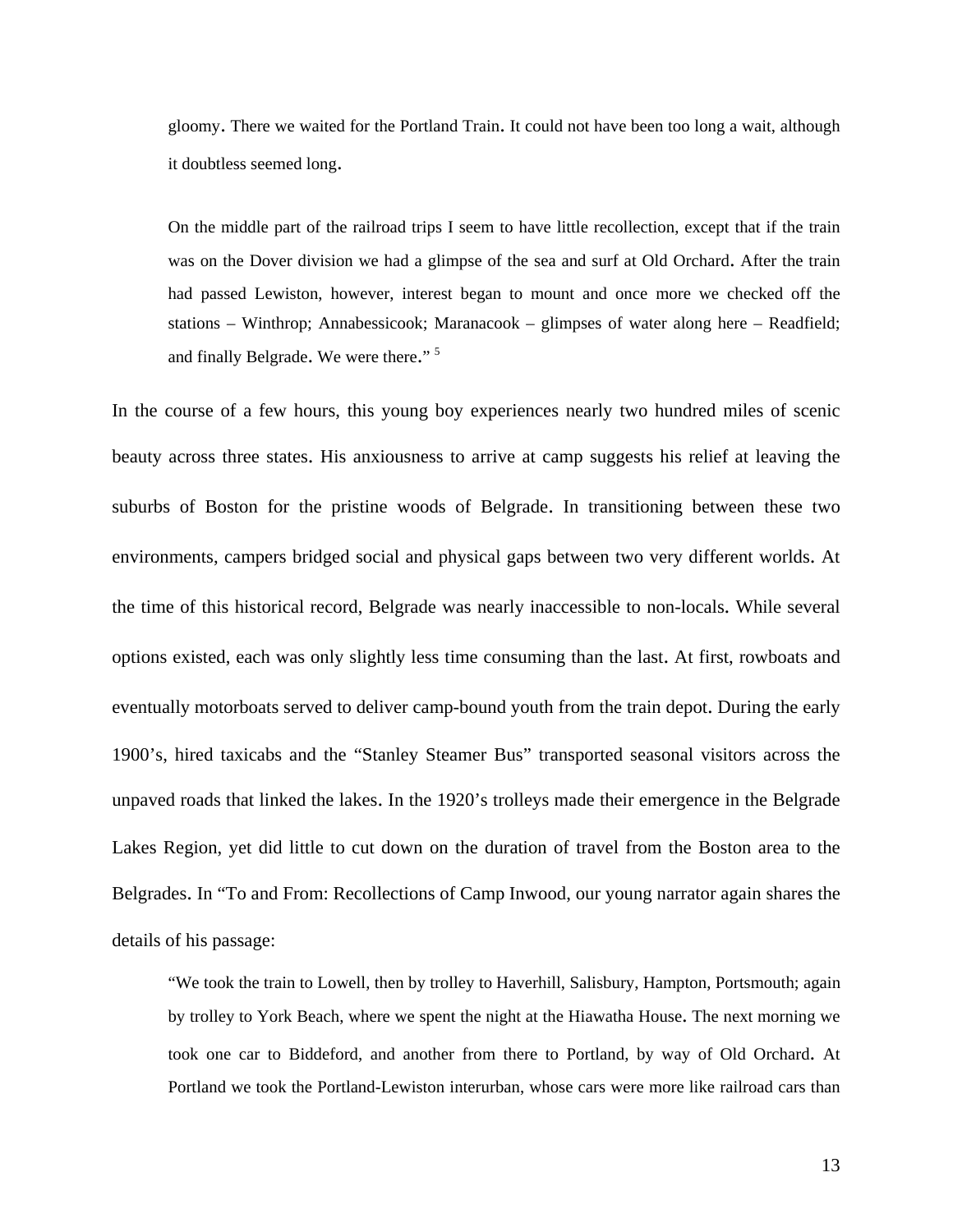ordinary street cars; and at Lewiston a trolley took us to Winthrop, the end of the trolley lines, where we took the train to Belgrade."

## **PINE ISLAND CAMP**

"A place where a boy of good intentions can spend his vacation time to the best advantage, free from all undesirable influences." Clarence Colby

In 1892, Florence Colby purchased a three-acre tract of land on Great Pond from the State of Maine.<sup>2</sup> At the time the narrow island and surrounding shoreline had sparse vegetation due to extensive logging, yet Florence aptly recognized the potential for the land. A decade after the acquisition of Pine Island, her Harvard educated son, Clarence Colby founded a boys camp under the same name. That summer, Clarence would erect the first structures on the property, plant dozens of young saplings to replace what was cut, and welcome the very first camper, Sidney Lovett. By the next season, Pine Island Camp had expanded its program to an eight-week session and had attracted campers from across New England and New York. While PIC represented the fulfillment of Clarence's greatest ambitions, he sold the camp to Dr. Eugene L. Swan for \$6,000 after only five years of operation, following Florence Colby's death in 1907 (PIC: First 100 Years).

Quite fortuitously, Pine Island Camp was founded at the peak of an extremely formative era in the development of youth summer camps. Across the country, debate raged as to whether youth should spend their summers learning in a traditional school setting, or by exploring the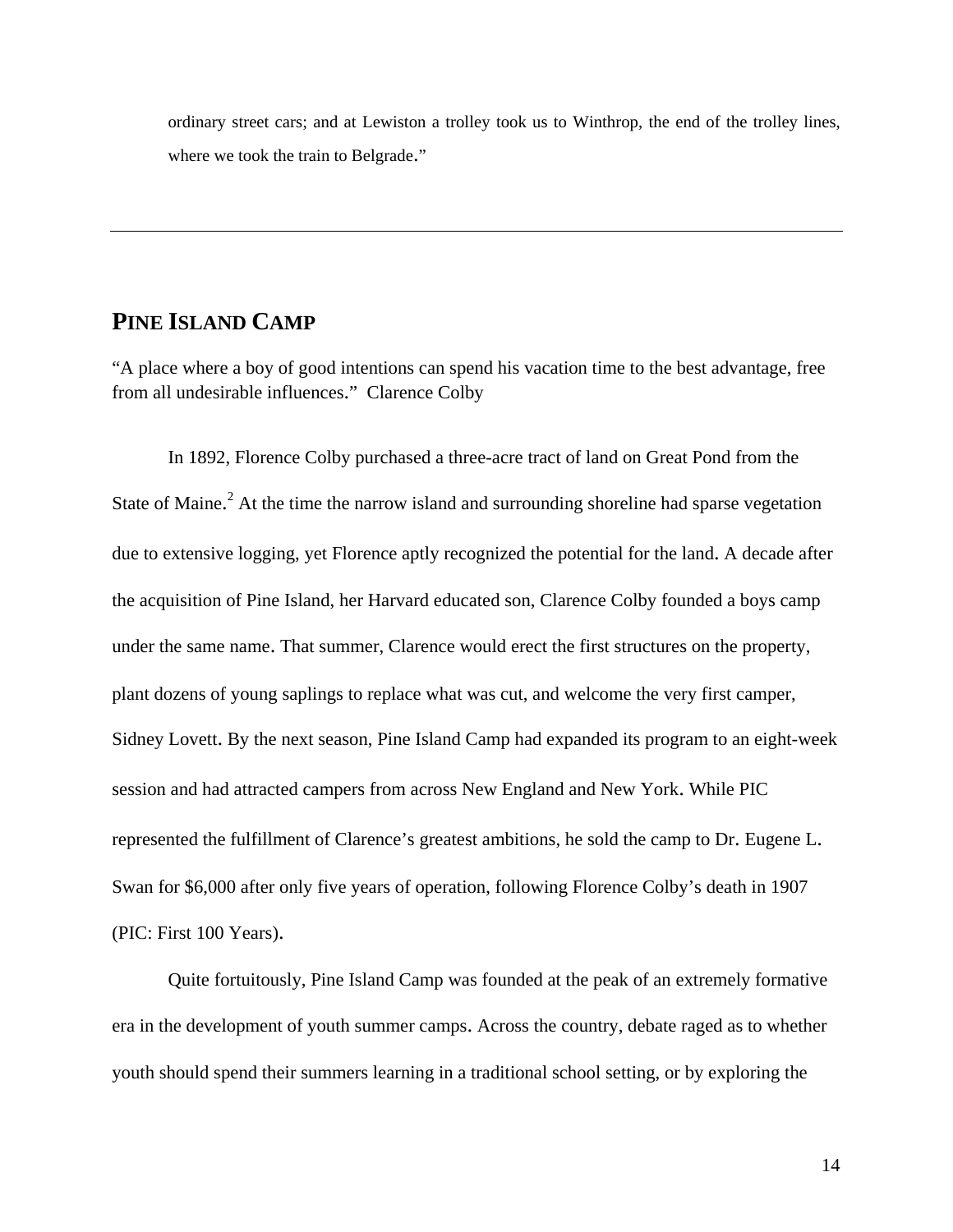great outdoors. This controversy shaped the aforementioned summer camp movement at the turn of the twentieth century and was a topic of much discussion in the Maine Woods newspaper, published by Mr. and Mrs. Vincent York in the Belgrade Lakes Region. Yet before Pine Island established itself on Great Pond, another camp had long been instructing boys from wealthy backgrounds in conventional subjects of study; the Richards School. While the latter institution reached a notable level of both success and recognition, Clarence Colby's camp, where boys "would not study books, but would indulge in other amusements suitable to a summer outing place," (Marriner Talks 9:20-1) would appeal to a greater social demographic, thereby enduring for generations to come. As such, the model of "alternative education' has truly persisted as a guiding principal at Pine Island Camp: campers, counselors and directors alike revel in the qualities of non-structured time for providing the kinds of experiences that encourage independence and personal growth far beyond the limitations of a confined classroom and curriculum. The motivation for this form of education is best expressed in a speech delivered in 1982 by John Gardner, a copy of which the third generation Swan family camp director carries at his side every day. The closing line of this speech is as follows: "Trust youth, give them room, permit them to develop as whole persons; ask, and set no upper limits in asking, and they will rebuild the world."

 Dr. Eugene L. Swan continued Colby's mission to "give boys a healthful and beneficial summer outing, to clarify their minds and reinvigorate their bodies, to give them new life and new strength- in a word, to afford them an opportunity for re-creation." Swan transformed Pine Island Camp into a highly reputable place for growth, fraternity and the development of life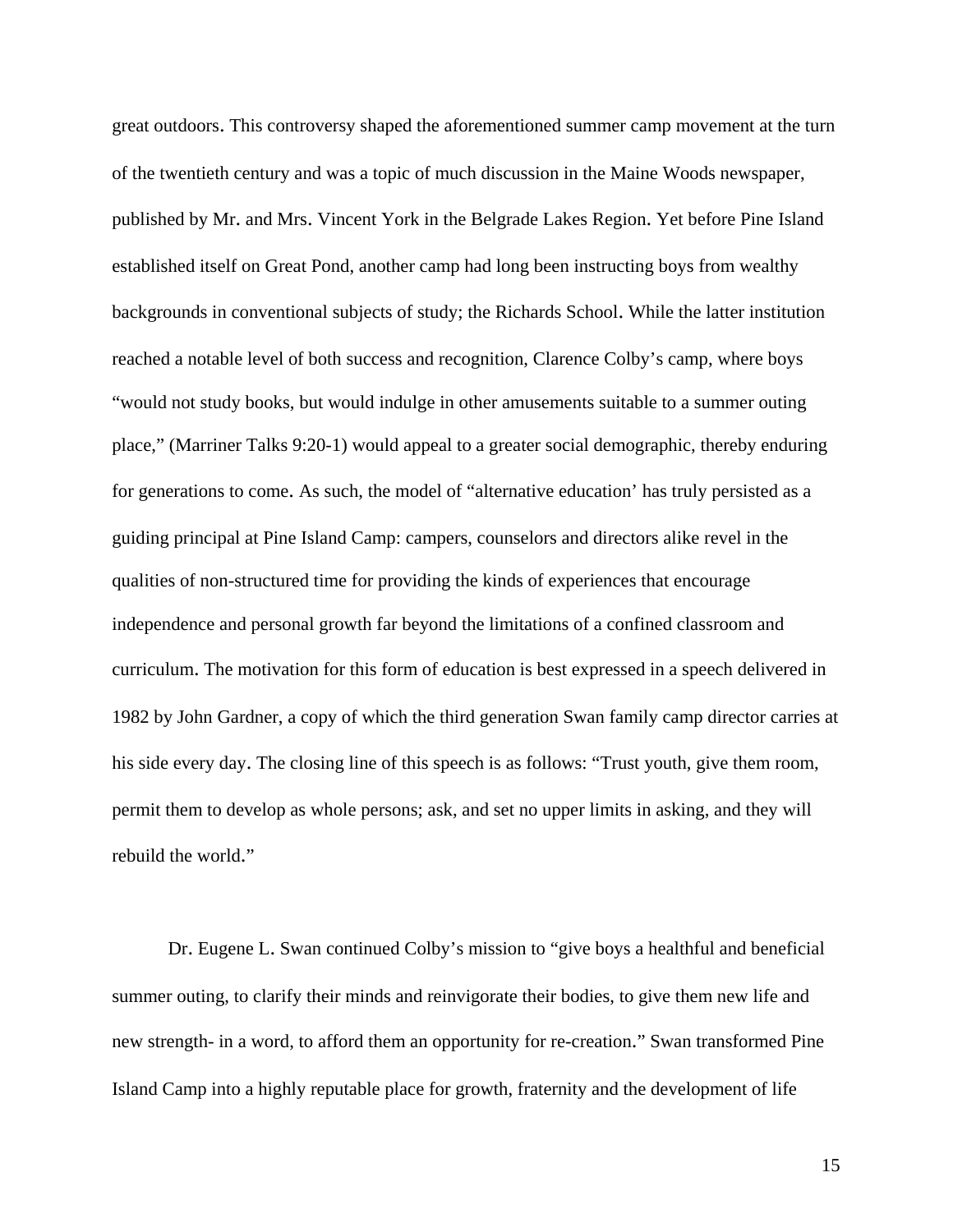skills by employing Ivy League medical students as his counselors. Just after WWI, PIC expanded onto the mainland with the construction of a junior camp in 1929.<sup>2</sup> Like many camps, however, Pine Island would suffer great economic losses after the Great Depression and WWII. In the early 1960's, Dr. Eugene L. Swan proudly handed over charge of PIC to his son, Jun Swan. The camp has remained under Swan family care since its foundation, and is now operated by the third generation: Ben Swan and his wife, Emily.

 Pine Island Camp has remained a picture of rugged primitiveness since Clarence Colby started it all with one camper in 1902. While the island itself is physically isolated from the main land – located some 2000 feet from Hancock Point – the camp is also completely separated from modern, technological progress. After a fire in 1996 forced the camp to rebuild according to health and safety codes, the first electric cable finally connected Pine Island to the mainland and to the twentieth century. Yet this electricity would only run a few necessary appliances, maintaining the camp's legacy of rusticness. Campers still have no access to electricity or running water, and live in fabric tents on cement platforms.

 Pine Island Camp stands as a fascinating case study for environmental history, in that its legacy contradicts the normal development of the summer camp industry. While PIC embodies an extreme sense of primitiveness, the camp has always held a genuine respect for the Belgrade Lakes, and to all that they represent for the surrounding communities.

 Isolation is a crucial component of the Pine Inland experience. Since it's very beginning, the island has defined a sense of community that is both disconnected from and indifferent to the

-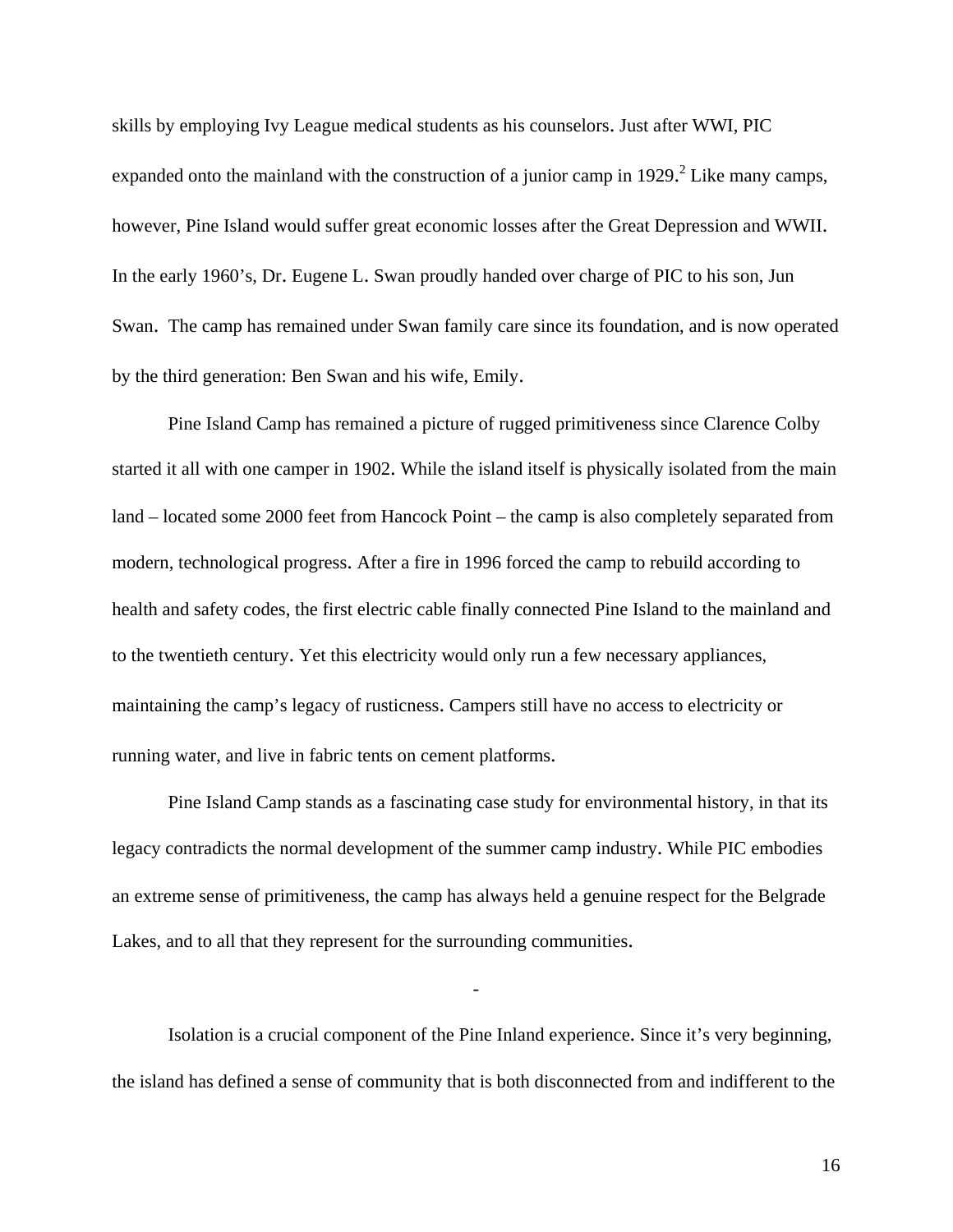outside world. It is a space of independence and dependence in that each camper is entirely responsible for their own actions yet integrated into the group. Reinforcing it's mission of alternative education by "trusting in our youth," the island gives what current director Ben Swan calls an "illusion of freedom": children can be wholly unsupervised while exploring their surroundings and their interests. While this is generally regarded as a luxury that underscores the camp's sense of "other worldliness," Pine Island must now defend its isolation against a modern technological invasion. Personal music devices and communication technology threaten to diminish the camp's very essence: disconnection from the conventional encourages profound self-discovery and lasting social connections.

The first of these is Pine Island Camp on Great Pond. From it's founding in 1902 by Clarence Colby, the camp has exemplified the traditional camp model – serving as a "place where a boy of good intentions can spend his vacation time to the best advantage, free from all undesirable influences." When Dr. Eugene L. Swan bought the camp in 1907, he started a legacy of environmental consciousness that would affect campers and locals alike. Under Swan family leadership for over a century, Pine Island Camp has remained a picture of rugged primitiveness. While the island itself is physically isolated from the main land – located some 2,000 feet from Hancock Point – the camp is also completely separated from modern, technological progress. After a fire in 1996 forced the camp to rebuild according to health and safety codes, the first electric cable finally connected Pine Island to the mainland and to the  $21<sup>st</sup>$  century. Yet this electricity would only run a few necessary appliances, maintaining the camp's legacy of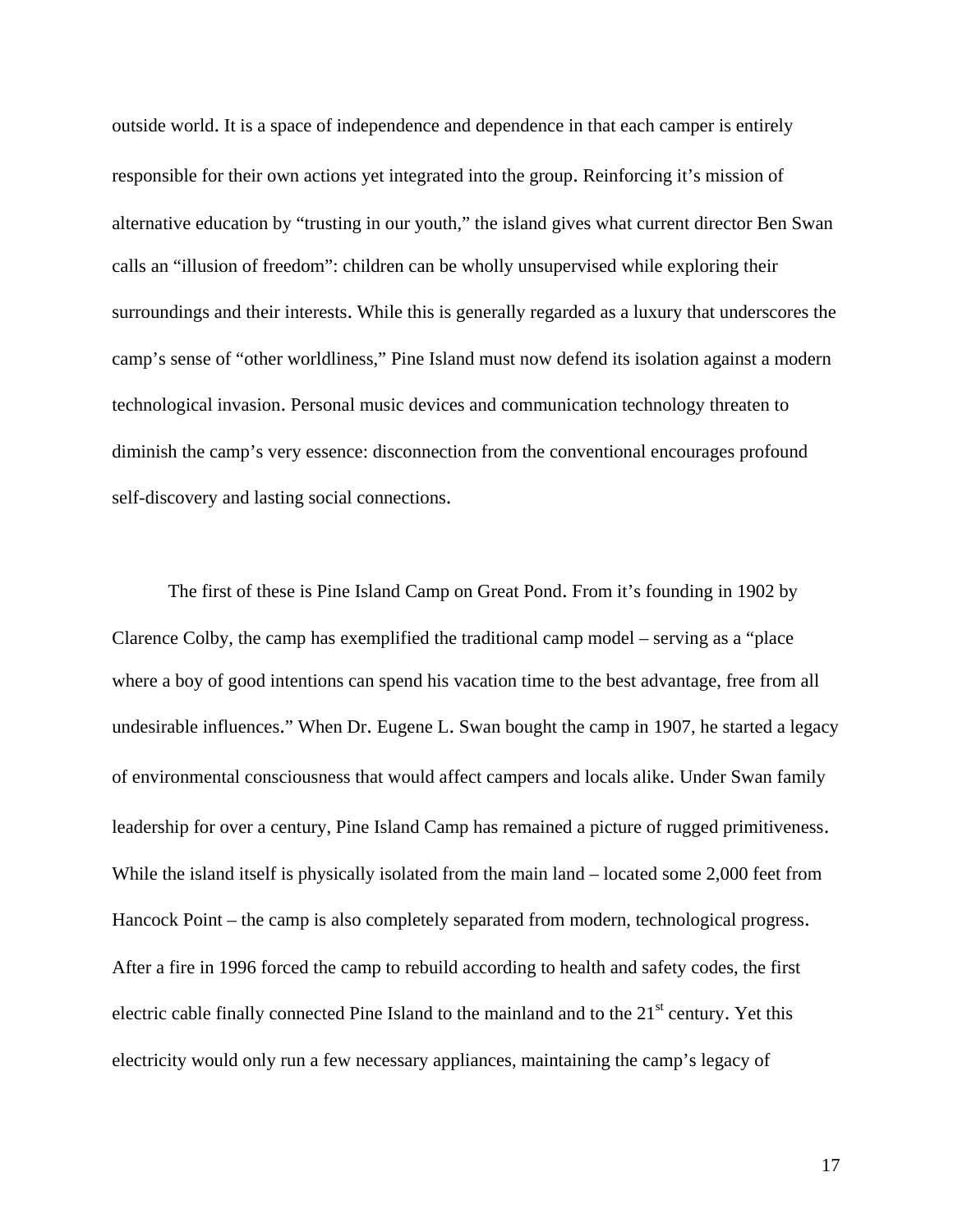rusticness. Campers still have no access to running water, and live in fabric tents on cement platforms.

 While Pine Island Camp may embody the illusory timelessness of the Belgrade Lakes Region by upholding an aesthetic that suggests primitiveness or a Native American culture, it does so in a way that benefits the surrounding community. For example, in 2004, Pine Island Camp joined forces with the Belgrade Regional Conservation Alliance to purchase Mt. Phillip. This project allowed the camp to continue its traditions of communing with King Kabbaba, a mythical camp figure, while conserving the land for public use. The camp maintains trails on the mountain every year, and is extremely active in invasive plant prevention measures. By valuing nature and its preservation above destructive recreational activities or infrastructure, Pine Island Camp maintains a more synergistic, productive relationship with the Belgrade Lakes Region than some less-traditional camps.

# **CAMP RUNOIA**

Camp Runoia is another effective case study for environmental history in the Belgrade Lakes Region. Like Pine Island Camp, Runoia was founded around the turn of the 20<sup>th</sup> century and therefore has enjoyed a long history on the Belgrade Lakes. Camp Runoia represents a unique hybrid between the traditional camp model and a more modern one.

-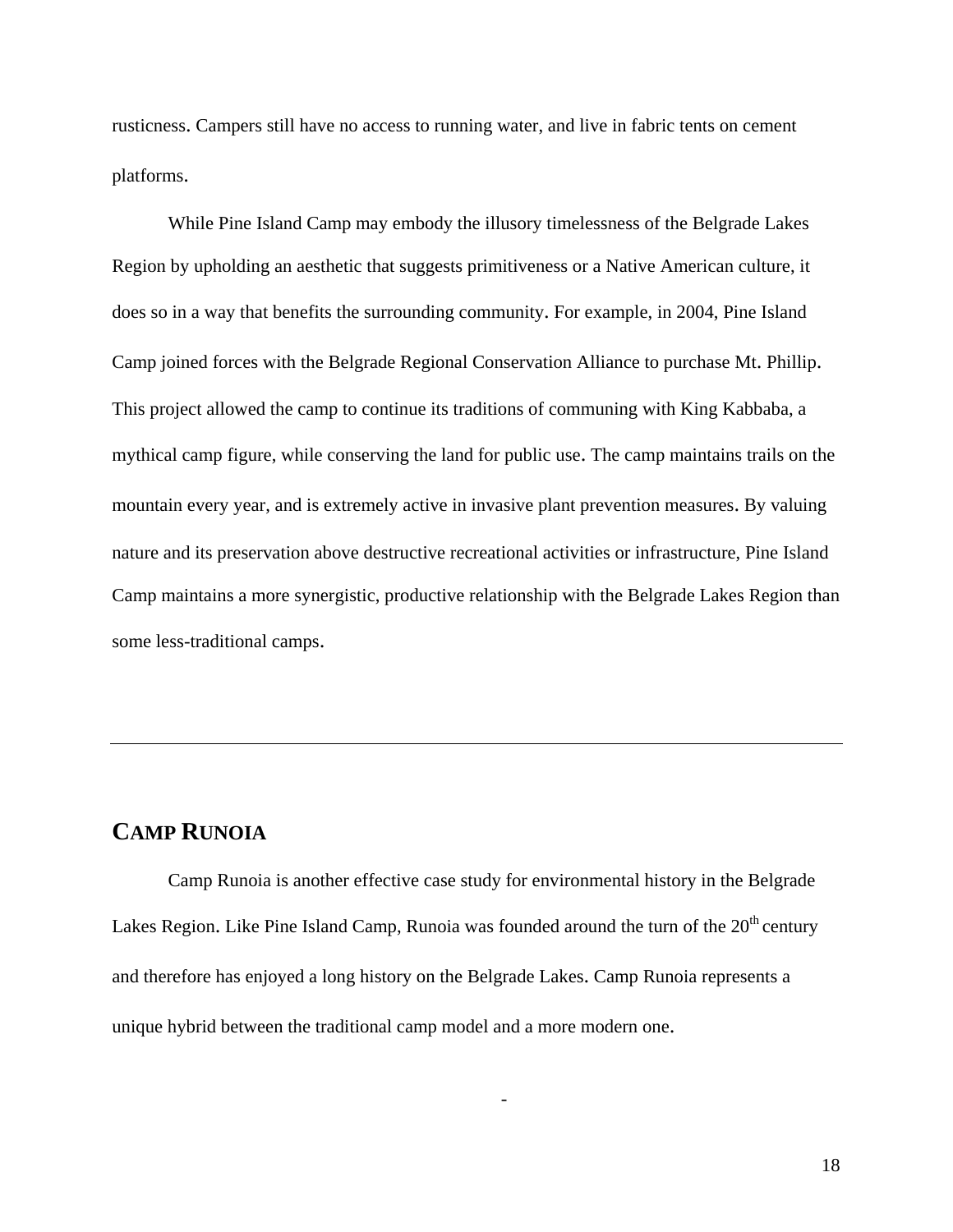I sit pouring over a mass of logbooks, photographs and letters in the lodge at Camp Runoia on a sunny morning in mid July. Several junior campers hurriedly form a line to "tag up" for afternoon activities. They excitedly discuss tennis, drama, and the winds across the lake that have prevented both sailing and swimming. While enjoying the well-practiced compositions of a senior camper playing the French horn in her cabin, a younger girl begins to play Taylor Swift's "Love Story" on the piano in the lodge. Between the camp bell ringing to signal the end of the first "minors" period and the sound of laughter emanating from the lake shore, her tune is the only thing that interrupts a feeling of rustic timelessness and forces me to recognize that Runoia's present campers are likely more interested in pop than vaudeville. Yet, just as I begin to feel nostalgic for summers past and my own experiences at a lakefront camp in central Maine, the pianist begins to play Frank Sinatra's "Fly Me to The Moon" and Doris Day's "Tea for Two." Perhaps Camp Runoia suggests that time in the Belgrades is moving forward as it is simultaneously holding still.

In 1906 Lucy Weiser and Jessie Pond founded a camp for girls on the northeastern shore of Great Pond to provide opportunities for growth, recreation and friendship. Miss Weiser was an industrial designer, and Miss Pond a recent graduate of Columbia University. A mere decade later, the two women bought an 80-acre tract of farmland on the southern shore of the lake, upon which Weiser would design a lodge, several cabins and a handful of small buildings. A 1935 camp logbook recalls the details of this change and of Camp Runoia's development throughout the following decades. "When the camp was moved across the ice, the flooring of the two shacks was used for the flooring of the dining room and kitchen. The junior shacks and boathouse were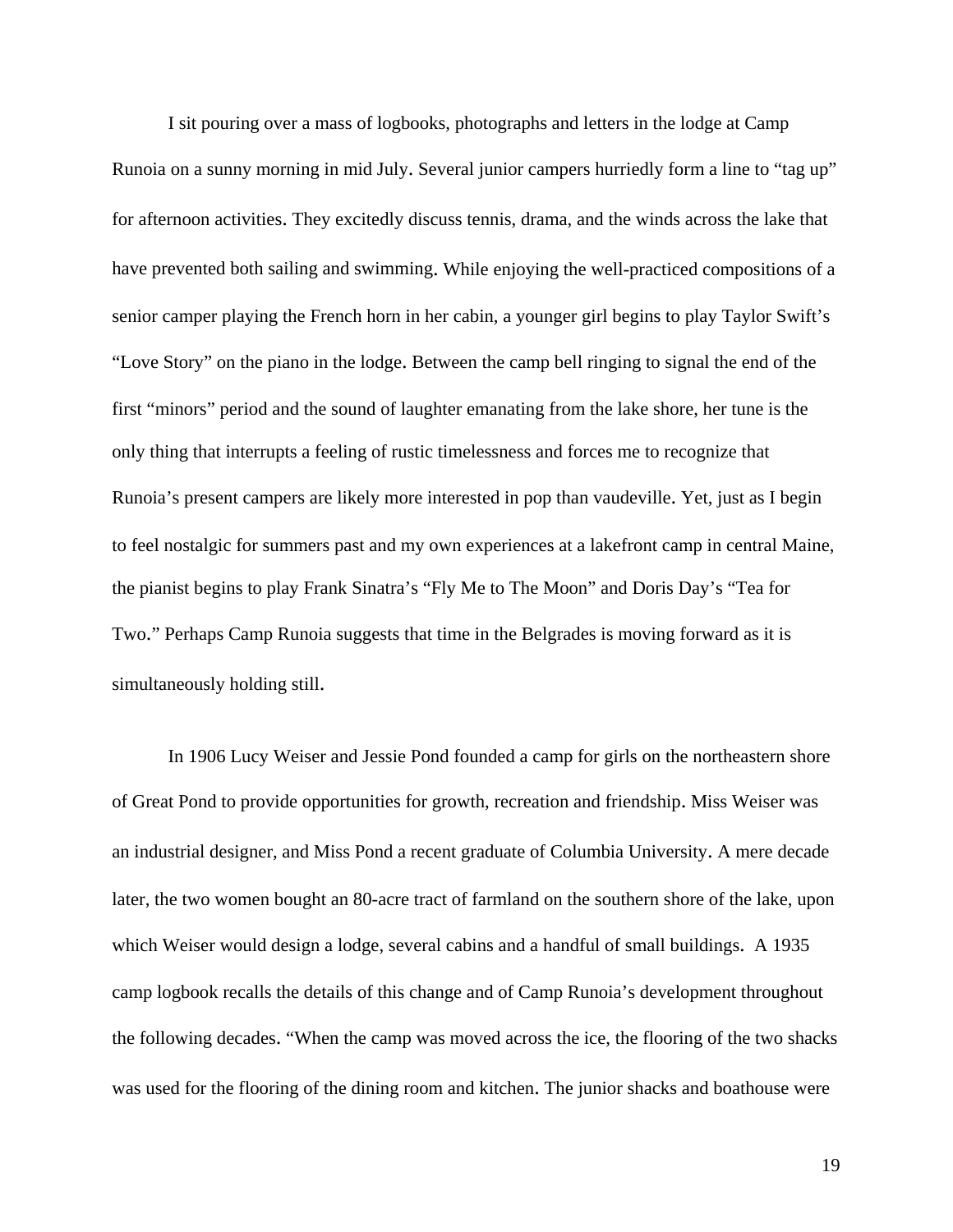used first; then finally the senior shacks. There were no trees at first, for the campsite was a cow pasture and the trees sprung up later. In 1918, 70 girls were in camp and tents had to be used for the oldest campers and some of the counselors. No bed spreads were used – just blankets – and a counselor slept at each end of the shack. The tennis courts were built in the early seasons of the new camp, but baseball was played by the kitchen until 1928, when the diamond was used. Down at the shore a slide went from the boathouse roof to the lake with a little cart in which you'd sit and slide down into the lake with a splash." Similarly, a 1914 brochure highlights some of the camp's finer qualities during its early years: "the camp properties consist of a mile of lakeshore, wooded with pine, spruce, hemlock and white birch. The shore forms a sheltered cove with gradually sloping sandy bottom and making an unusually safe place for swimming and canoeing. The buildings are on high ground in the open near the lake. The main building, the Lodge, has an open fireplace and large floor space for dancing and indoor games" (9).

After establishing it's legacy on Great Pond and becoming a national model for youth summer camps, Runoia sold in 1960, and it has been run by the Cobb family ever since. Today, director Pam Cobb Heuberger represents the second generation of her family's legacy at Camp Runoia. Following in the footsteps of her parents' fifty-year dedication to running the camp, and putting a master's degree from the College of the Atlantic in human ecology to use, Pam Cobb took over directing Runoia in 1996. Despite changes in leadership, the camp's mission has remained true to its roots: camp, like life, should not be about an end result, but about the journey or process along the way. Likewise, Runoia strives to challenge girls beyond their comfort zones to encourage development of life skills and personal growth. At Runoia, having a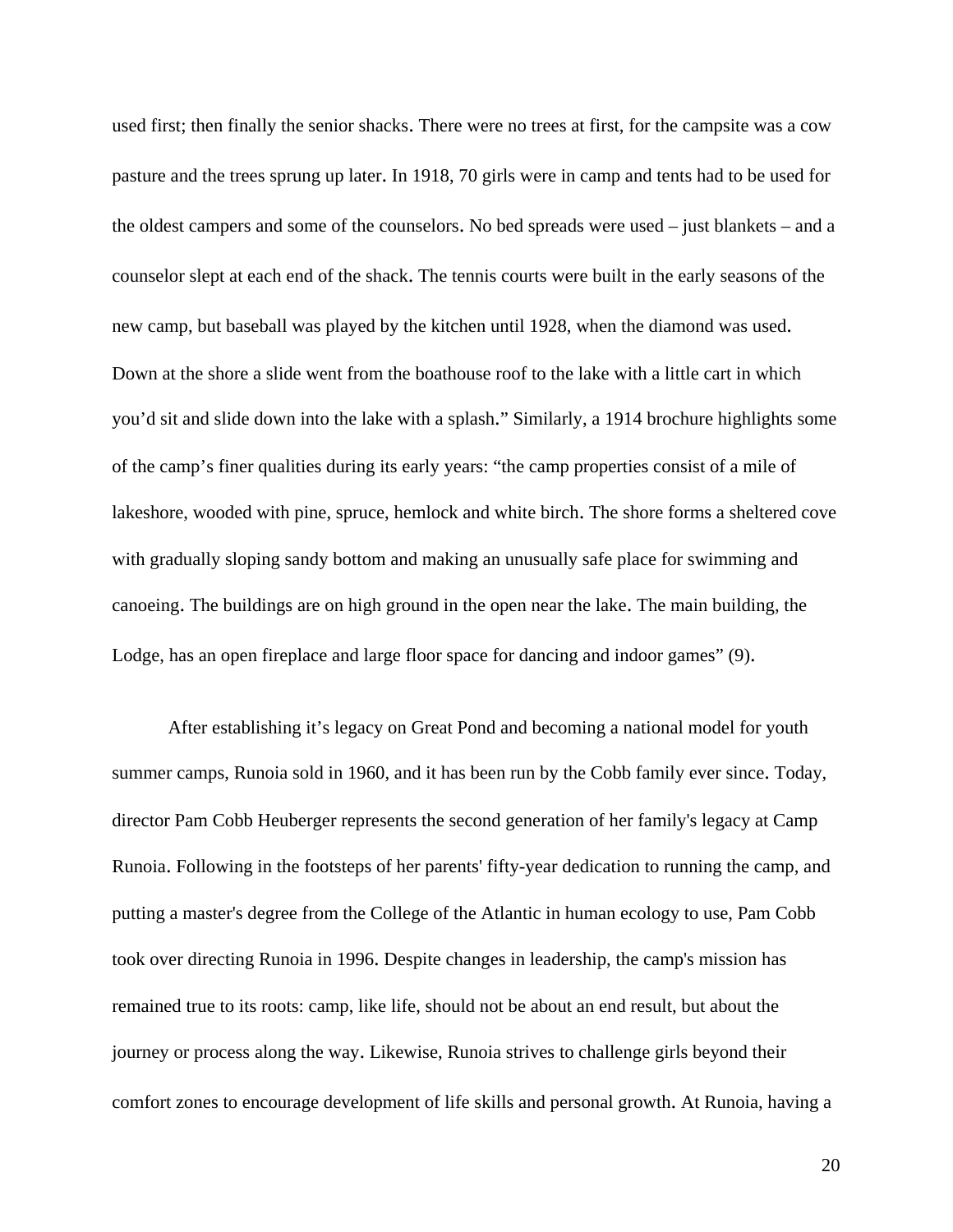sense of achievement is a sign of a productive summer.

In a stark contrast from Pine Island Camp, campers at Runoia enjoy most of the comforts of the  $21^{st}$  century, or at least of the  $20^{th}$ . By emphasizing the importance of conservation amidst furnished cabins, rock climbing walls, clay tennis courts and waterskiing; Runoia demonstrates that it is indeed possible to enjoy nature in a manner that is not detrimental to lake quality or lifespan. Each week, campers, counselors and directors gather for an "appreciation fire" to express just that. Coming together to recognize the delicate beauty of their surroundings reinforces Runoia's focus on conservation.

Yet Camp Runoia's efforts to value and protect nature extend far beyond the weekly campfire. Through activities such as recycling, water conservation, water quality testing and farming, campers gain an awareness of what it means to live in a watershed and the extent to which everything is interconnected. Over the last two decades, environmentally responsible projects have become increasingly visible. Rain gauges, rain barrels, compost buckets and a garden all encourage environmental consciousness, whether campers recognize it or not.

Extending its reach beyond the shores of Great Pond, Camp Runoia is an active and direct supporter of conservation efforts by groups such as the Belgrade Regional Conservation Alliance. While it does not embody the same rustic primitiveness as Pine Island Camp, Runoia encourages environmental responsibility along it's own shores and serves as an example for its neighbors in the Belgrade Lakes Region. For example, in 2008 the camp became LakeSmart certified and was the first on Great Pond to do so. This certification entails runoff management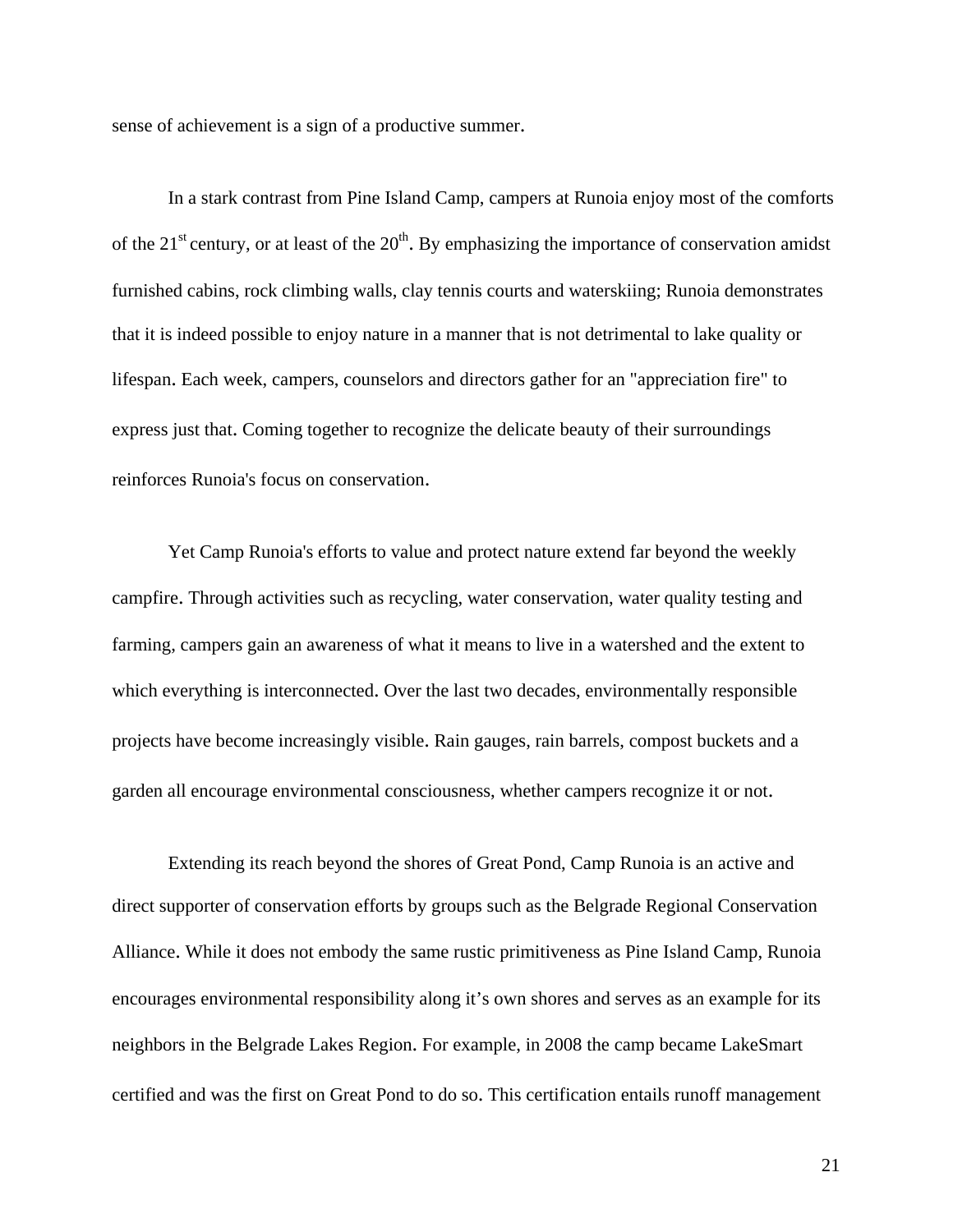through lake-conscious development and landscaping. While Runoia was required to make a few minor changes to pass all areas of inspection, the camp achieved a LakeSmart award because of existing infrastructure and established erosion control zones. Perhaps recognizing the fragility of their environment, Runoia's founders built the lodge and surrounding buildings at a safe distance from the shore, while the natural beach acts as an effective buffer between lake and land.

By interacting with its environment in a manner that encourages greater integration into Belgrade society, Camp Runoia serves to deny all truth to the illusory timelessness of the region. Now operating for well over a century, Runoia's legacy continues to reestablish and reinvent itself. Former campers, reflecting upon the profound experiences of their youth on the shores of Great Pond, now return to the Belgrade Lakes Region. Many Runoia alumni now own property and homes in the area, or visit for vacations. The camp serves as a magnet in drawing people back, which benefits the local economy and increases environmental consciousness. Defined by its place on the lake, Runoia encourages its campers to value nature and its beauty. For some alumni, this means supporting efforts by the Belgrade Regional Conservation Alliance, while for some it extends to winning a LakeSmart award. Regardless of their impacts on the Belgrade Lakes Region, returning campers maintain a sense of loyalty to Camp Runoia that is unparalleled.

To understand why many campers revisit the shores of Great Pond, it is helpful to look back upon the nostalgic memories of a summer at Camp Runoia. The handwritten pages of the 1910-1913 log book at Camp Runoia recall memories of friendship forged along the lake, on the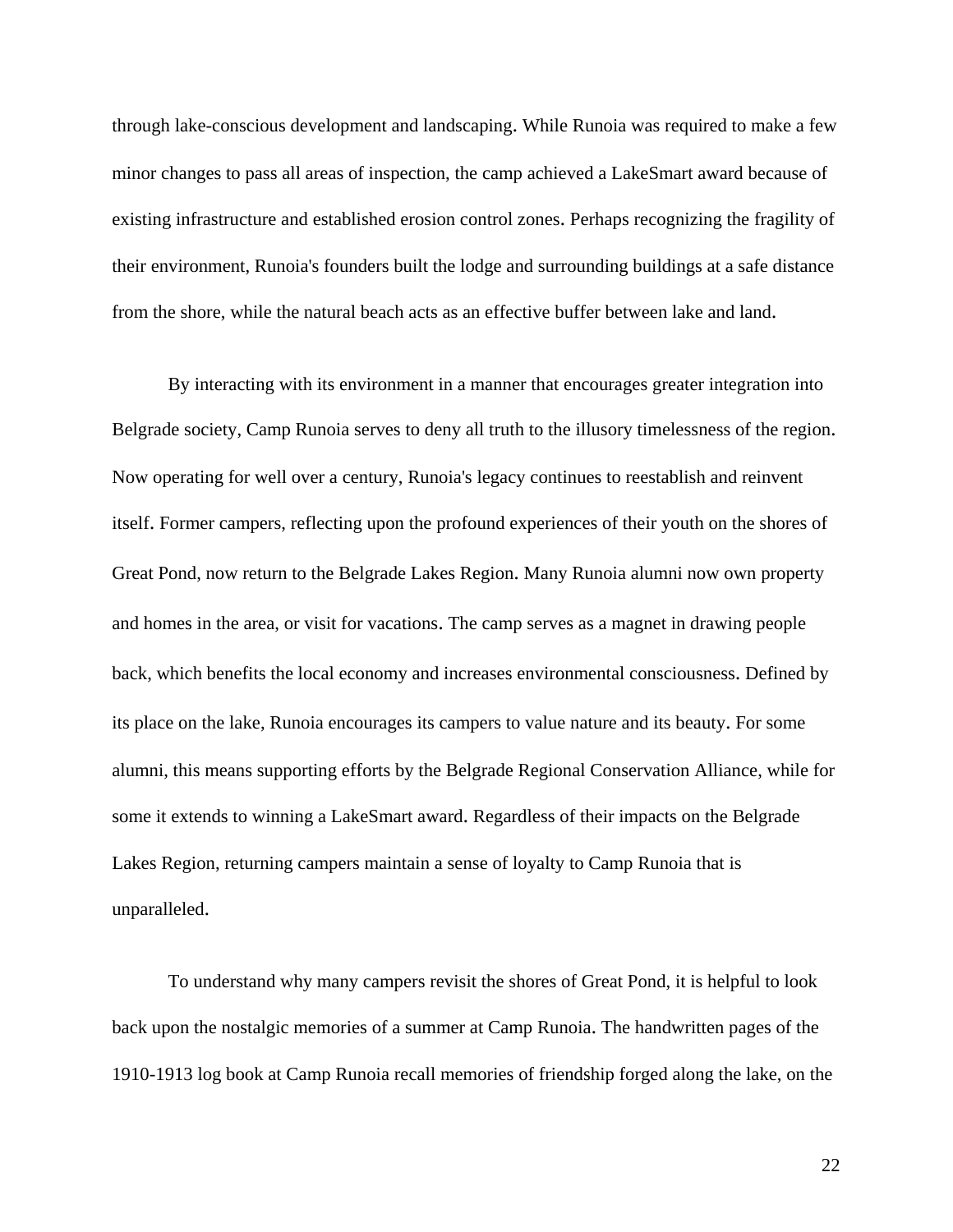long train ride to North Belgrade, through day trips to points of interest along Great Pond, and during countless campfires, picnics and other such outdoor activities.

An account by a senior camper in 1910 tells of a special trip led by Captain Curtis on a sailboat to get ice cream sundaes. The junior campers remained at camp for a half hour of "drill" followed by dancing in the lodge with Mrs. Weiser. Upon returning to Runoia around dusk, the seniors joined the juniors around a fire to toast marshmallows. Another "uneventful" day involved basketball in the morning, a "lovely paddle" around the lake and then hymns in the lodge to escape a passing afternoon shower. On the 24th of July of the same year, Sunday brought the excitement of a boy in Camp Runoia. After an appetite rousing paddle on the lake, the entire camp bid a cheerful adieu to Miss Elizabeth Eyre, who was returning home for the summer.

Although pictures from Camp Runoia in 1910 depict girls in long white dresses or bloomers as perhaps unfit for outdoor recreation by modern standards, campers enjoyed taking extensive walks around the Belgrade lakes. One such group enjoyed a hilly, tiresome walk around Salmon Lake and McGrath Pond with Miss Watson. While it is hard to imagine hiking on a hot mid-July day in traditional, turn-of-the-century ladies' attire, this account proves that Camp Runoia has provided opportunities for the true enjoyment of nature since its beginning. An entry in the 1935 camp logbook recalls that knee length stockings were adopted in 1917-18 to accommodate such outdoor adventure. The resulting quantity of exposed skin was considered very shocking, and local residents called the girls "Camp Knee-oia." After a group of counselors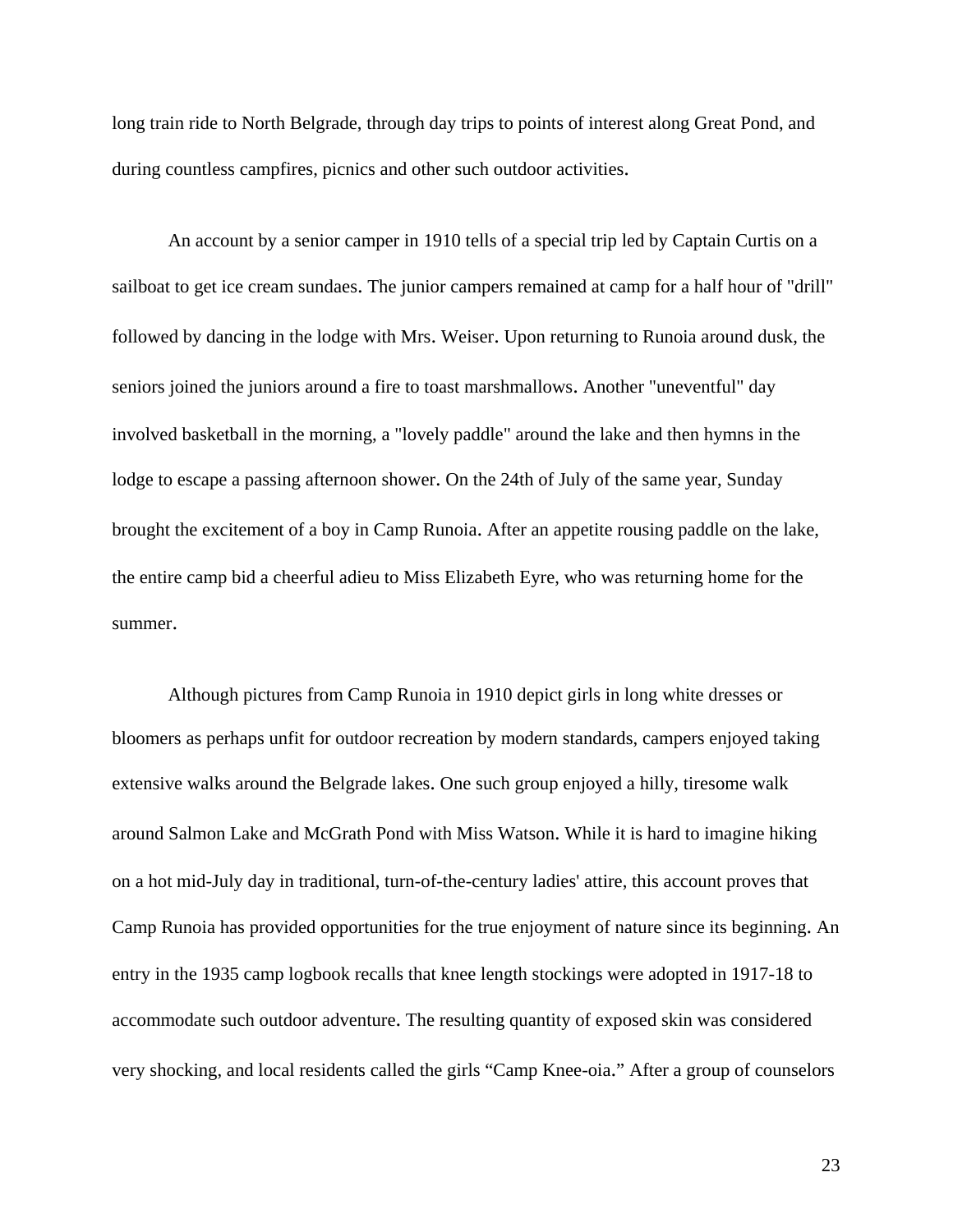dressed in shorts for the 1928 summer masquerade, fashion at Camp Runoia reached an unparalleled level of progress amidst a society of gendered inequality, yet the motivation for this daring attire was undoubtedly related to the camp's values and nature-focus.

Further defying conventional standards, Runoia's earliest campers took advantage of their surroundings at every opportunity - even sleeping on the ground by the lakeshore on a clear evening to observe the stars and listen to the loons. Most girls abandoned the comforts of home in pursuit of this enjoyment, as one camper notes in an entry in the 1912 log: naively bringing a hand mirror to camp to fix her hair, the girl became the subject of numerous jokes and teasing. Since it's very beginning, Camp Runoia has truly provided a unique opportunity for young girls to adventure into the wild beauty of the Belgrades, and to learn about nature while discovering much about themselves.

# **CONCLUSION:**

Summer camps in the Belgrade Lakes Region are vibrant sites of memory: they tell a story of annual pilgrimages to a land untouched by time; of friendships and self discovery; of preservation and conservation; and of our enduring love for the great outdoors. Though the illusory timelessness of the Belgrades is just that, we mustn't forget the rich history of Belgrade camps, and the legacy that they have left on the region. Places like Pine Island Camp and Camp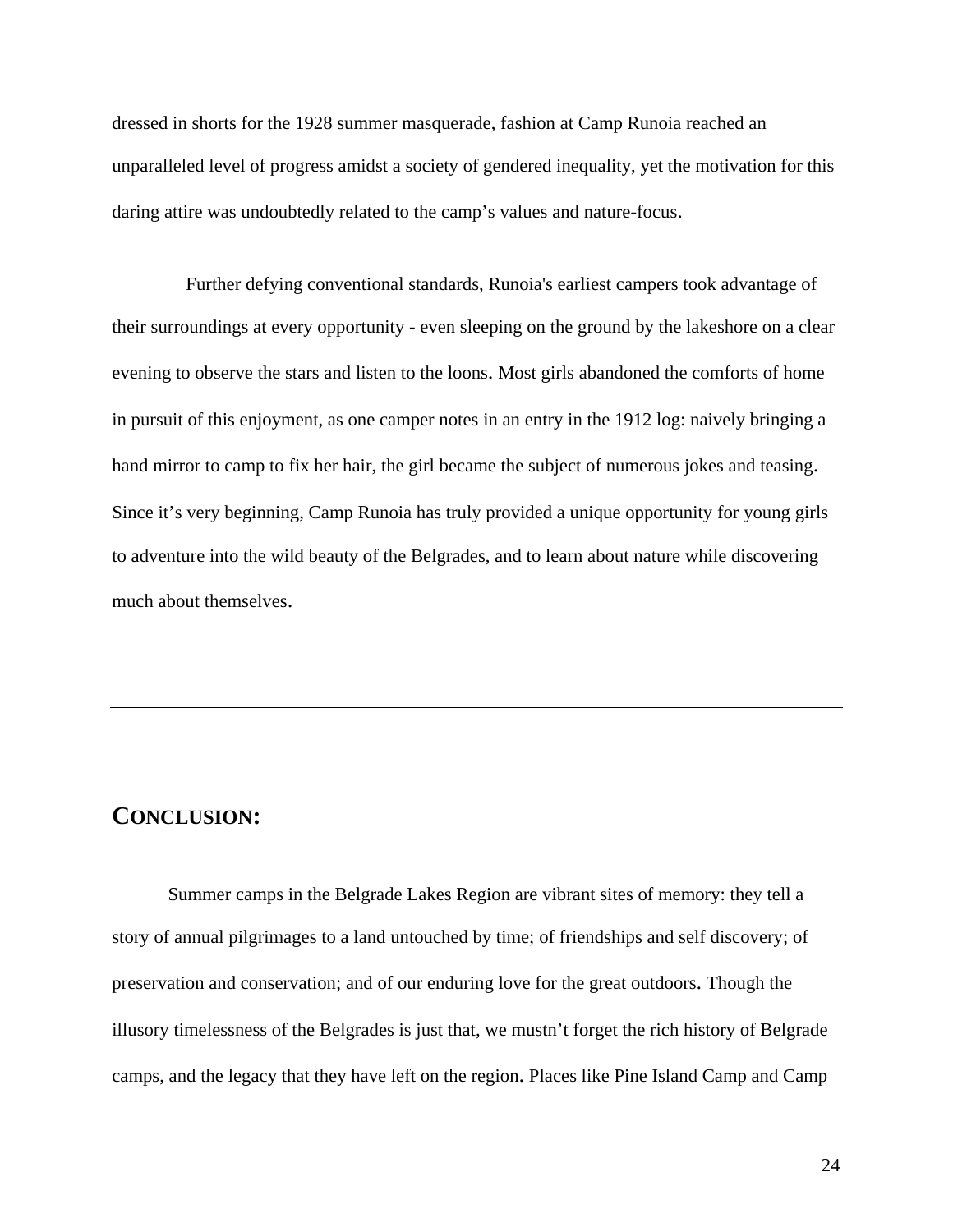Runoia not only introduce youth to the unmatched splendor of their surroundings, but also to their vulnerability. Imbedded in the summer camp tradition is the lesson that lakes provide not just a source of aesthetic beauty and recreation, but a delicate resource that deserves care and respect. As such, these camps have served to maintain the original character of the region while creating lifelong stewards for the environment.

There is much to learn about the ecological, social and economic history of Central Maine that lies buried within the dusty archives and camp photos at places like Pine Island and Runoia. This research only begins to delve into the rich history that is bound to summer camps in the Belgrades, but it should serve to identify these spaces as integral to the fabric of the area, and as valuable mechanisms for conservation efforts in Maine. Belgrade summer camps represent a truly unique juxtaposition of past, present and future.